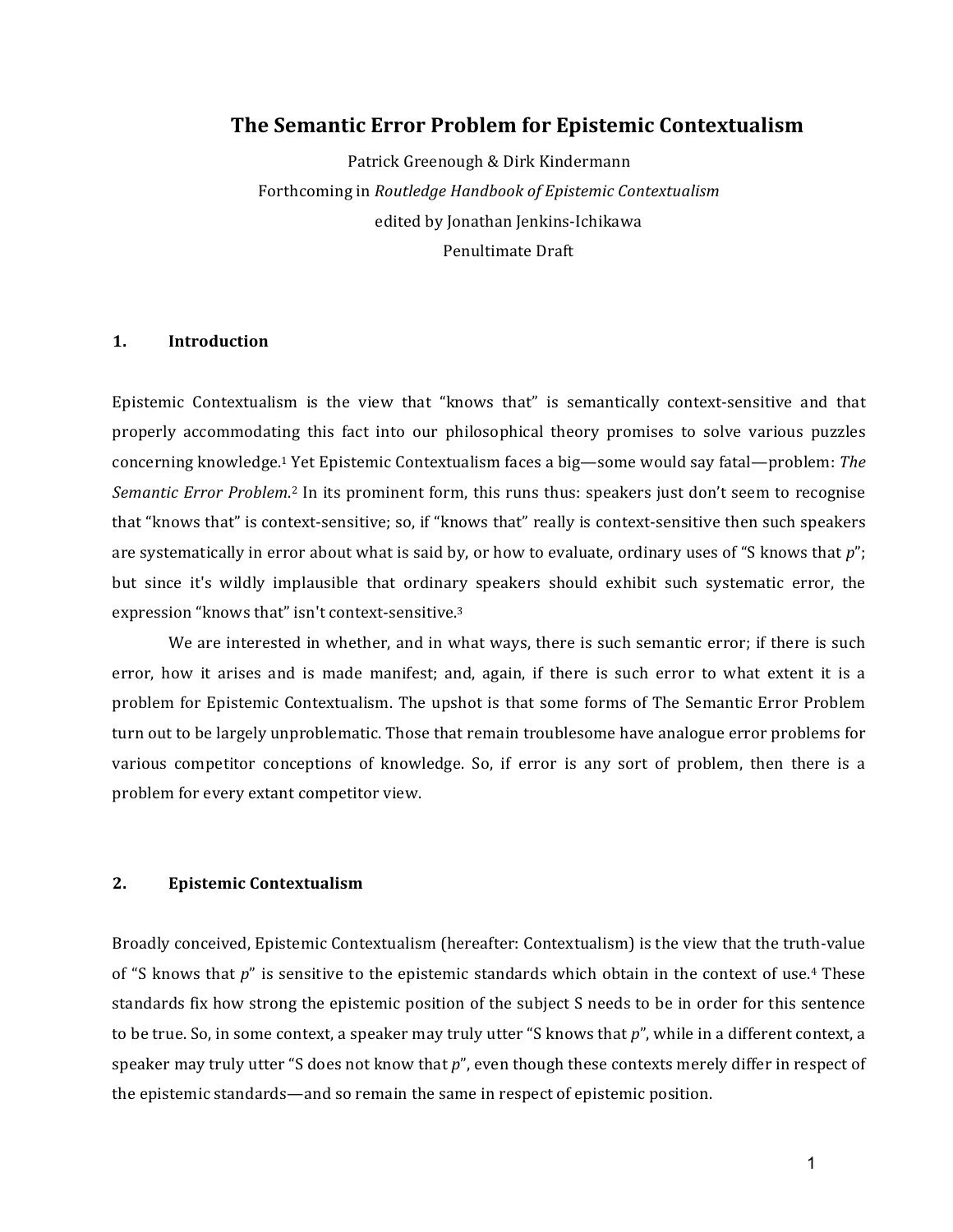Specific forms of Contextualism differ as to what this sameness of epistemic position amounts to. For convenience, we assume it amounts to the sameness of the evidence of the subject S.<sup>5</sup> Furthermore, there are various accounts as to what raises or lowers the epistemic standards. For simplicity, we assume the standards are fixed by which error possibilities are salient (ignoring, e.g., practical stakes). We shall also assume that there are just two contexts: *high standards contexts*, (hereafter: HIGH), where even far-fetched error possibilities are salient; and *low-standards contexts*, (hereafter: LOW), where such error possibilities are not salient. Any differences between this simplified version and specific contemporary forms of Contextualism shouldn't matter to our discussion.

## **3. Modest versus Ambitious Contextualism**

*Modest Contextualism* merely gives a theory of the meaning and use of "S knows that  $p$ " and thus involves: accounting for the intuitive judgements concerning the truth, or assertibility, of this sentence; making sense of (dis)agreement involving such sentences; and specifying the norms of assertion and retraction for such sentences. *Ambitious Contextualism*, meanwhile, deploys the insights gained from Modest Contextualism to resolve a range of puzzles concerning knowledge, such as Cartesian Scepticism, lottery scepticism, the dogmatism paradox, the puzzle of easy knowledge, and so on. As we shall see, semantic error problems have been leveled against both kinds of Contextualist project.<sup>6</sup>

#### **4. Kinds of Semantic Error: Preliminary Distinctions**

Broadly, semantic error is some kind of mistake, made by a speaker, with respect to some semantic property of a word or string of words. A prototypical case is where a speaker is mistaken about what a word means. Such a mistake, we assume, typically comes with some false, usually implicit, belief, and typically manifests itself by some mistaken (potential) use of the word. Semantic error can be a mistake about a semantic feature that is in principle accessible to ordinary speakers or about an elusive semantic feature which only a theorist of language may be privy to. To isolate the relevant kinds of error we are interested in, it will help to sketch some preliminary distinctions: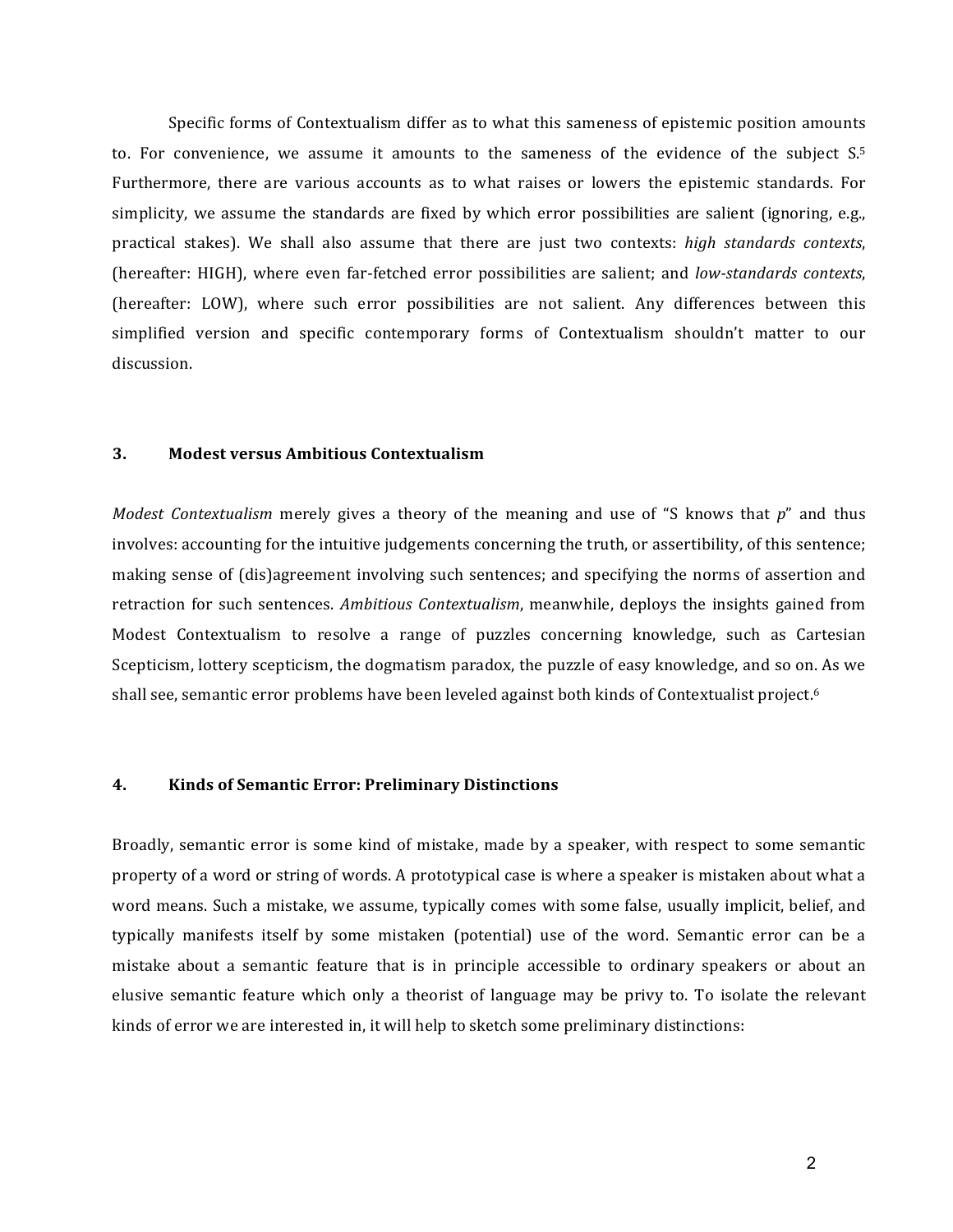- (1) *Semantic Error versus Semantic Ignorance*: Semantic error involves more than mere ignorance; it typically involves some false (implicit) belief about some semantic property of an expression.<sup>7</sup> Such a false (implicit) belief will typically be made manifest by some misuse of the expression in question.
- (2) *Global versus Local Semantic Error*: A speaker makes a *local* semantic error if she uses the word in ways incompatible with the semantic theory only in specific kinds of use situation (such as the sceptical argument); a speaker makes a *global* semantic error if she uses the word in ways incompatible with the semantic theory in all kinds of use situations.
- (3) *Universal versus Individual Semantic Error*: Semantic error is *universal* (with respect to a language community) if all (or nearly all) competent speakers of that language community are in error. It is *individual* (with respect to a language community) if it occurs only in a single competent speaker of the language.
- (4) *Systematic vs Non-Systematic Semantic Error*: Given a particular kind of use situation (e.g. the sceptical argument), a speaker who always uses the expression in a particular, erroneous way is *systematically* semantically in error. One who does so only in some instantiations of a given kind of use situation is *non-systematically* in error.<sup>8</sup>

As we shall see, Contextualism is allegedly committed to positing a kind of semantic error which is systematic, universal, and multiply local.

## **5. Ambitious Contextualism and Cartesian Scepticism**

Ambitious Contextualism, as mentioned above seeks to resolve various epistemological puzzles. With respect to Cartesian Scepticism, it typically proceeds as follows:

(i) The basic form of the  $(Cartesian)$  Sceptical Argument  $(SA)$  is this:

| Premise A:    | I don't know that not-SH.                             |
|---------------|-------------------------------------------------------|
| Premise B:    | If I don't know that not-SH then I don't know that O. |
| Conclusion C: | I don't know that $0.9$                               |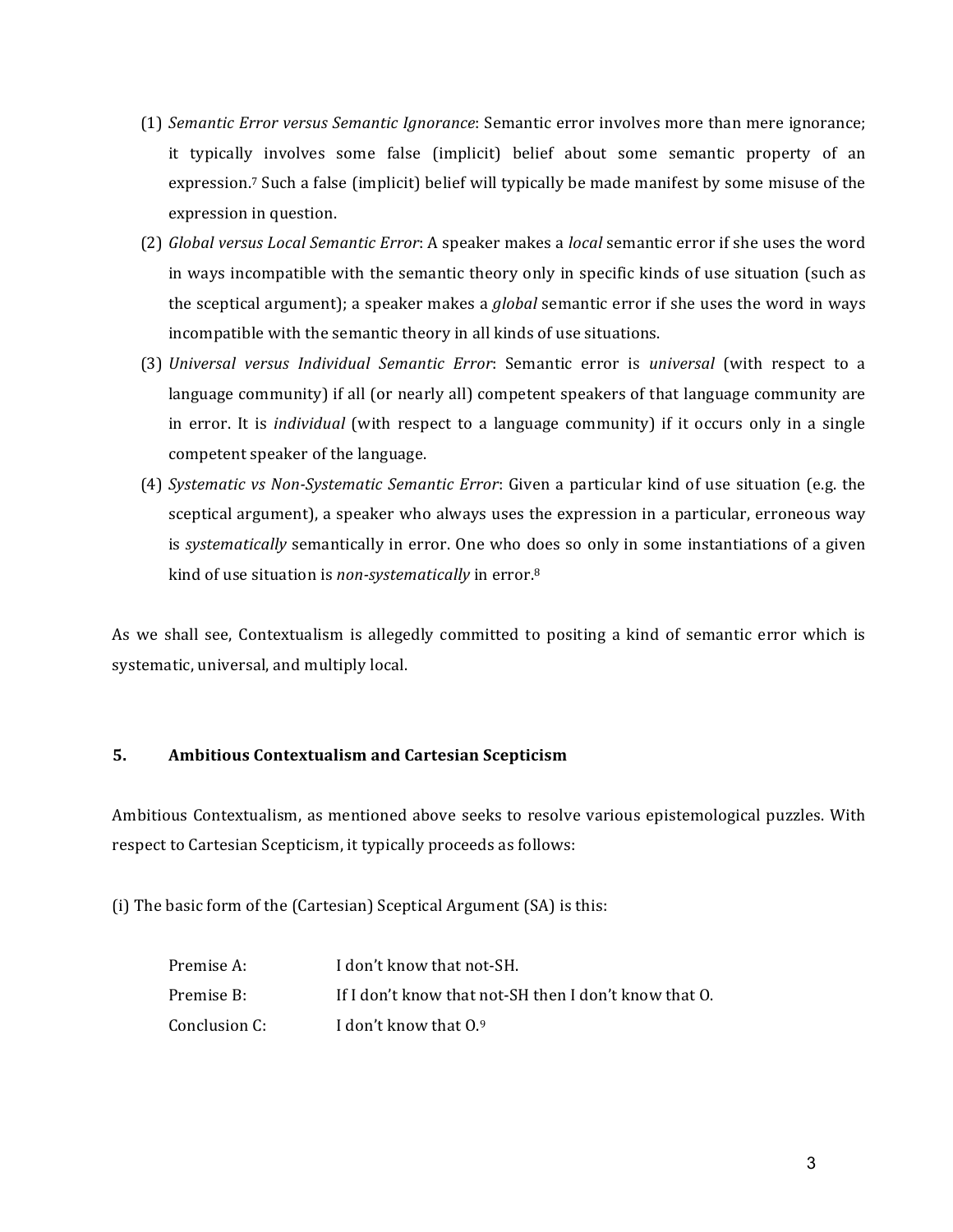Here O stands for some ordinary claim (e.g. *I am in London*), and SH for some sceptical hypothesis (e.g. *I* am a brain in a vat being "fed" non-veridical experiences of the external world).

(ii) SA represents a paradox: the premises A and B are (initially) highly plausible; the conclusion C is (initially) highly implausible; yet, the reasoning from A and B to C is (taken to be) valid.

Standardly, to resolve a paradox one must discharge two explanatory tasks: (1) Establish some fault with the reasoning, premises, or presuppositions of the argument, or establish that the conclusion is not so toxic after all. (2) Explain just why we, epistemologists and the folk alike, mistakenly thought that some premise, rule of inference, or presupposition was true/valid, or explain why, contra initial appearances, the conclusion is not so toxic after all.

To discharge the first explanatory task, Ambitious Contextualism proceeds thus:

(iii) Premise A introduces a sceptical hypothesis thus raising the standards to HIGH. A is true in HIGH because my epistemic position is too weak to meet the standards for "I know that not-SH" to be true.<sup>10</sup>

(iv) Premise B is true as used in both LOW and HIGH. $11$ 

(v) So, for Ambitious Contextualism, SA turns out to be a sound argument *at least in HIGH*: the premises A and B, used in HIGH, are both true, the reasoning is deductively valid, and so the conclusion C, as derived in HIGH, is true too.

(vi) In contrast, the conclusion C is false when used in LOW. That's because when sceptical error possibilities are not salient, my epistemic position *is* strong enough to meet the epistemic standards.

(vii) For Ambitious Contextualism, the upshot of  $(v)$  and  $(vi)$  is that although the sceptical argument does indeed show that knowledge ascriptions turn out to be false when used in HIGH, it falls short of establishing that ordinary knowledge ascriptions are false when used in LOW. Thus, the sting of SA has, allegedly, been drawn because it fails to establish *tout court* that I lack knowledge of ordinary propositions.12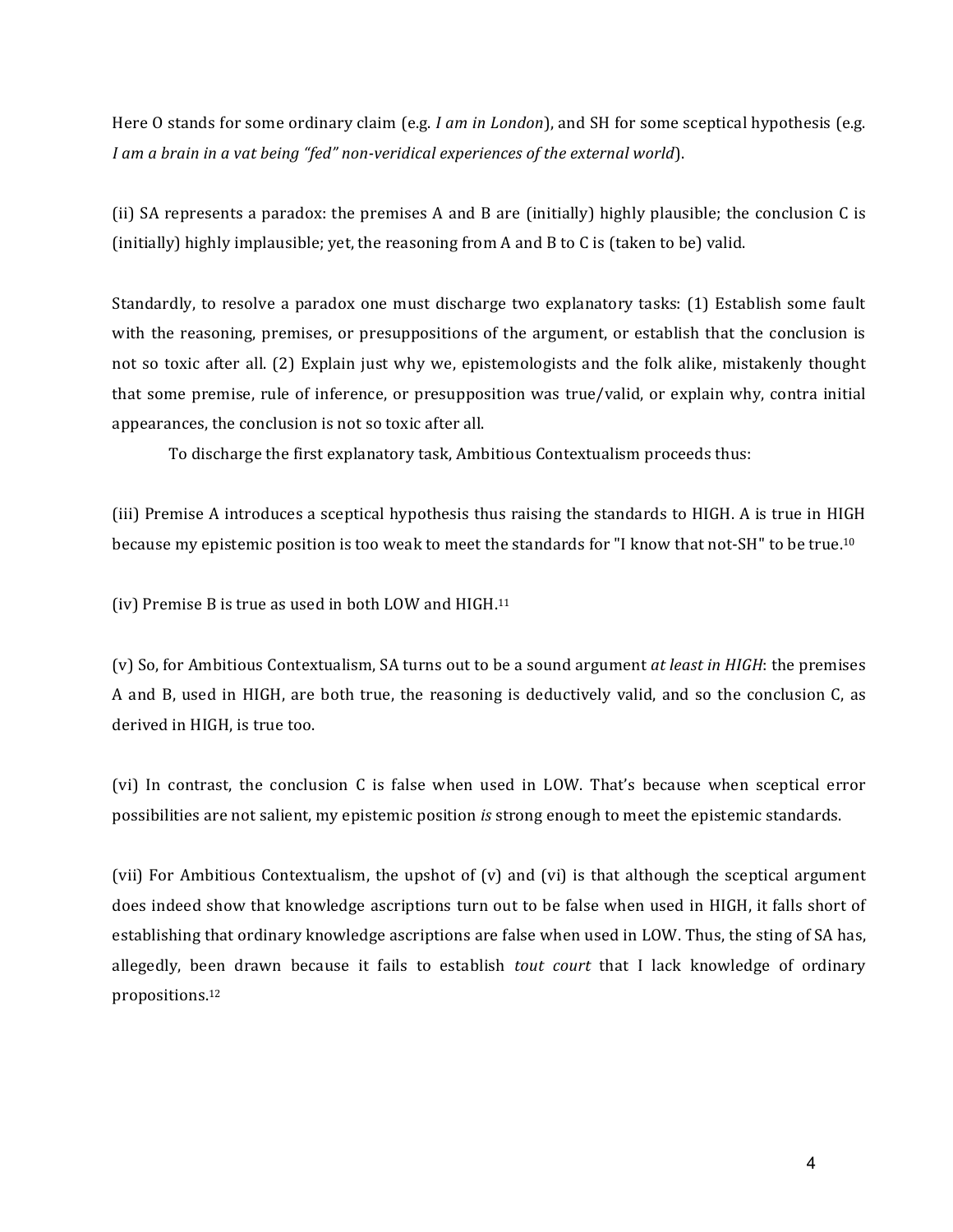## **6. Local and Global Semantic Error**

What of the second task? This amounts to explaining why we (initially) take C to be false, despite the fact that, as used in SA, it is true. Contextualism's explanation is as follows:

(viii) Despite its use in SA, we mistakenly treat the conclusion C as if it was used in LOW, and thus we treat it as expressing the false proposition it would express in LOW. Furthermore, we are unaware of our assessing, when considering SA, this false proposition rather than the true proposition C expresses in the HIGH context of SA. This explains why we (initially) find  $C$  so implausible despite the fact that it straightforwardly follows from plausible premises.<sup>13</sup>

So, if SA is a paradox, with initially plausible premises and a (simultaneously) implausible conclusion, then, according to Ambitious Contextualism, the speaker of SA makes a certain *Local Semantic Error*: 

Local Semantic Error: The speaker of SA mistakenly takes C, when derived in SA, as saying something false.

In a much discussed paper, in which the Semantic Error Problem first rose to prominence, Schiffer (1996) offers an explanation of the source of this Local Semantic Error:

[SA] strikes us as presenting a profound paradox merely because we're ignorant of what it's really saying, and this because we don't appreciate the indexical nature of knowledge sentences (Schiffer 1996, p. 325).

Here, Schiffer has a specific version of Contextualism in mind, namely, *Indexical Contextualism*, according to which utterances of "S knows that p" can express different propositions in contexts where the epistemic standards differ (see below).

With the help of our distinctions from  $\S4$ , we reconstruct Schiffer's reasoning as follows: Firstly, we have:

*Global Indexical Ignorance*: The speaker of "S knows that p" is ignorant of the fact that this sentence can say different things in different contexts of use (which merely differ with respect to the epistemic standards).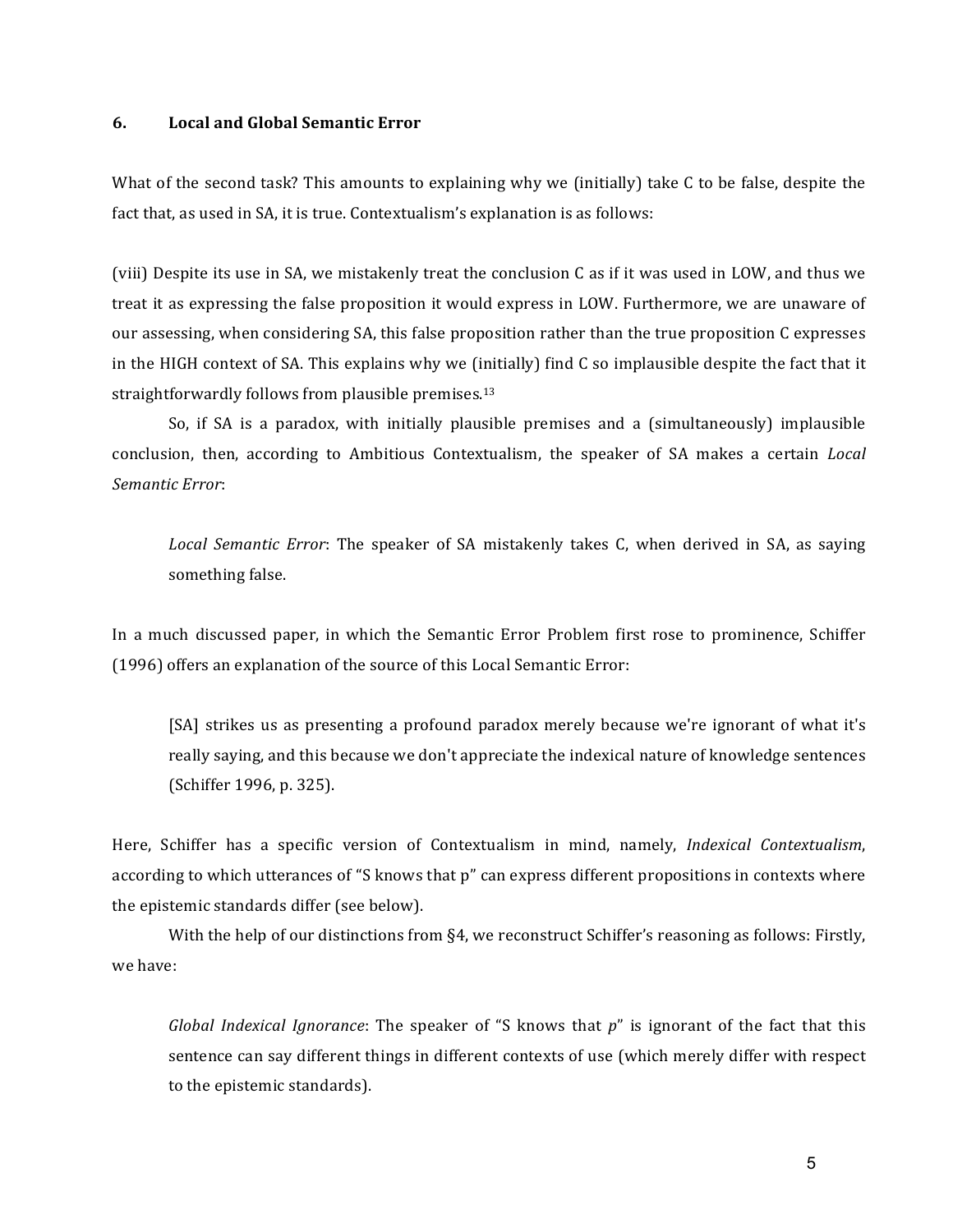Since such ignorance of indexicality will, plausibly, lead the speaker to treat "S knows that p" as having an invariant content (across contexts which merely differ with respect to the epistemic standards), we then have:

*Global Indexical Error*: The speaker mistakenly takes "S knows that p" to say the same thing across these contexts.

Furthermore, if we assume, for the time being, that the relevant context-sensitivity is exhausted by indexicality, then we can derive the more generic error claim:

*Global Context-Sensitivity Error*: The speaker mistakenly takes "S knows that p" to have the same truth-value across contexts (which merely differ with respect to the epistemic standards).

Given this, and the fact that the speaker takes "S does not know that O", as used in ordinary contexts, to be false, the Local Semantic Error immediately follows: the speaker mistakenly takes C, when used/derived in SA, to be false.

## **7. The Semantic Error Problem for Ambitious Contextualism**

Does this pose a serious problem for Ambitious Contextualism? Schiffer thinks so: "while this error theory is an inevitable corollary of the semantics the Contextualist needs to sustain her solution to Cartesian Scepticism, it's a pretty lame account of how, according to her, we came to be bamboozled by our own words" (p. 329). Why exactly? Schiffer says:

Since a knowledge sentence is supposed to express different propositions in different contexts even if it contains no apparently indexical terms, one naturally thinks of a "hidden-indexical" theory of knowledge sentences  $\left[\ldots\right]$  What's hard to see is how the hidden-indexical proposal can sustain the idea that fluent speakers systematically confound their contexts, so that even when they're in a context in which [HIGH] is the induced standard occurring in the false proposition they have just asserted, they mistakenly think they've just asserted a true proposition, a proposition that evidently contains the standard [LOW] that would be induced by an utterance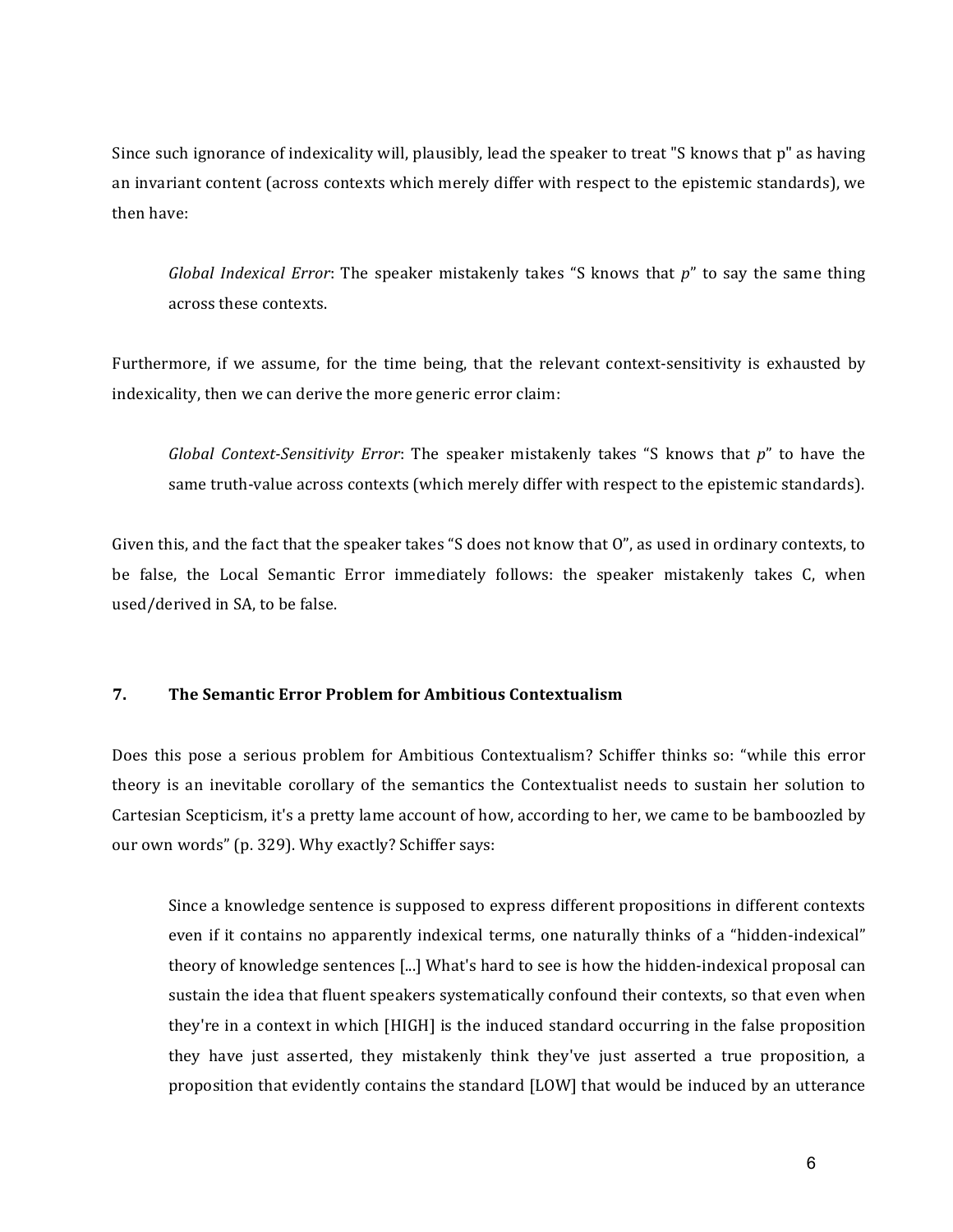of the problematic sentence in a quite different context. It's as though a fluent, sane, and alert speaker, who knows where she is, were actually to assert the proposition that it's raining in London when she mistakenly thinks she's asserting the proposition that it's raining in Oxford. Actually, the situation is even much more problematic. For the speaker would not only have to be confounding the proposition she's saying; she'd also have to be totally ignorant of the sort of thing she's saying (Schiffer 1996, p. 326).

Moreover, Schiffer thinks that attribution of Global Indexical Ignorance and, in turn, Error is independently needed by the Contextualist because

[...] no ordinary person who utters 'I know that p', however articulate, would dream of telling you that what he meant and was implicitly stating was that he knew that p relative to such-andsuch standard (p. 326).

And so, if "knows that" is an indexical, this person is not only wrong about what particular proposition is being expressed, *but ignorant of the very kind of proposition being expressed*. That's why they mistakenly take "S knows that p" to express the same proposition across all contexts.<sup>14</sup>

Schiffer concludes that the kind of error attribution needed by Indexical Contextualism is "extreme" and "has no plausibility: speakers would know what they were saying if knowledge sentences were indexical in the way the Contextualist requires" (p. 328). In effect, Schiffer is making the claim that the required error attribution is highly implausible because the kind of Global Indexical Ignorance/Error he thinks is needed to explain the Local Semantic Error would represent a hitherto unprecedented form of semantic error that no other indexical words exhibit—the error attribution would be just too ad hoc to be taken seriously.

#### **8. Schiffer's Local Semantic Error Objection Regimented**

A regimentation of Schiffer's *Local Semantic Error Objection* against Ambitious Contextualism thus runs:

(1) The Sceptical Argument SA is a paradox with plausible premises, A and B, and an implausible conclusion C.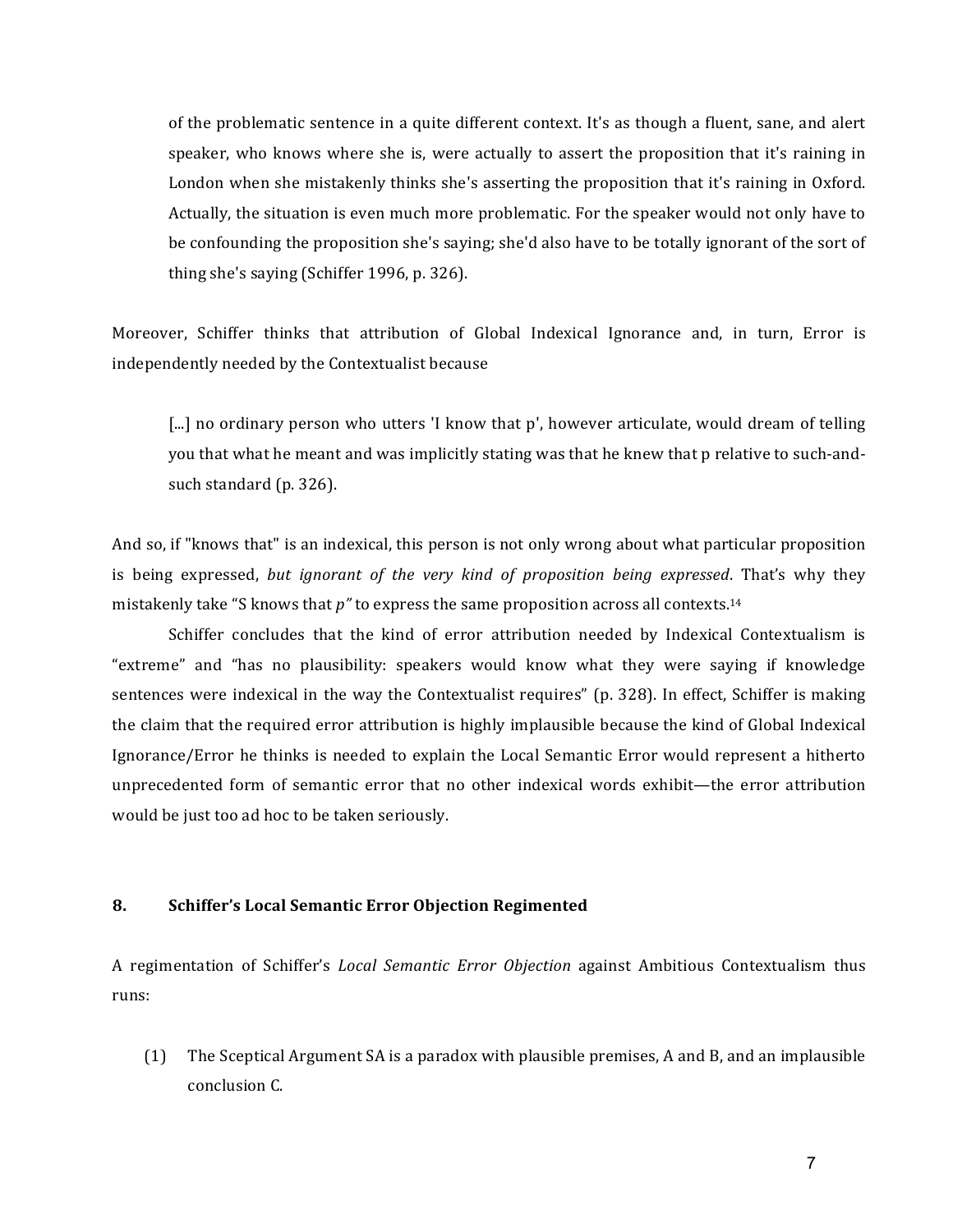- (2) Ambitious Contextualism entails that SA is in fact sound—at least when run in HIGH.
- (3) So according to Ambitious Contextualism, the conclusion of SA is non-toxic because it falls short of establishing that ordinary standards for knowledge are not met.
- (4) However, Ambitious Contextualism also needs to explain why we were drawn into the paradox in the first place and, in particular, explain why we took the conclusion to be so implausible.
- (5) Contextualism can do this only if it posits that the speaker of SA is making a Local Semantic Error whereby they mistakenly take C, when derived in SA, as saying something false.
- (6) Such a Local Semantic Error is only to be explained via positing a kind of Global Indexical Error whereby the speaker does not appreciate the indexical nature of "knows that" and so mistakenly treats C, when derived in SA, as expressing the same proposition it expresses when used outside of the sceptical argument.
- (7) But Global Indexical Error represents a hitherto unprecedented form of error that no other indexical words exhibit.
- (8) Hence, attribution of such error is implausible.
- (9) There is no other theory of context-sensitivity which can be appealed to which can explain the Local Semantic Error.
- (10) Thus, there is no plausible Contextualist response to SA.

How should Contextualism respond?

#### **9. Two Initial Responses**

## **9.1 Response One: Get used to it!**

One immediate response is to concede that the requisite global error is indeed unprecedented but deny this makes the required error attribution implausible. So, reject the move from  $(7)$  to  $(8)$  in the Local Semantic Error Objection above. One way to do this is to reason as follows.<sup>15</sup> There is substantial and reasonably stable disagreement amongst competent users of "knows that" as to whether premise A of SA is true. If moderate invariantism is true then premise A, as used in SA, is false.<sup>16</sup> If (scepticismfriendly) Contextualism is true then Premise A, as used in SA, is true. Either way, a large number of competent speakers are in error as to the truth-value of premise A—at least as used in SA. So, either way, an error theory is needed. However, as DeRose puts it,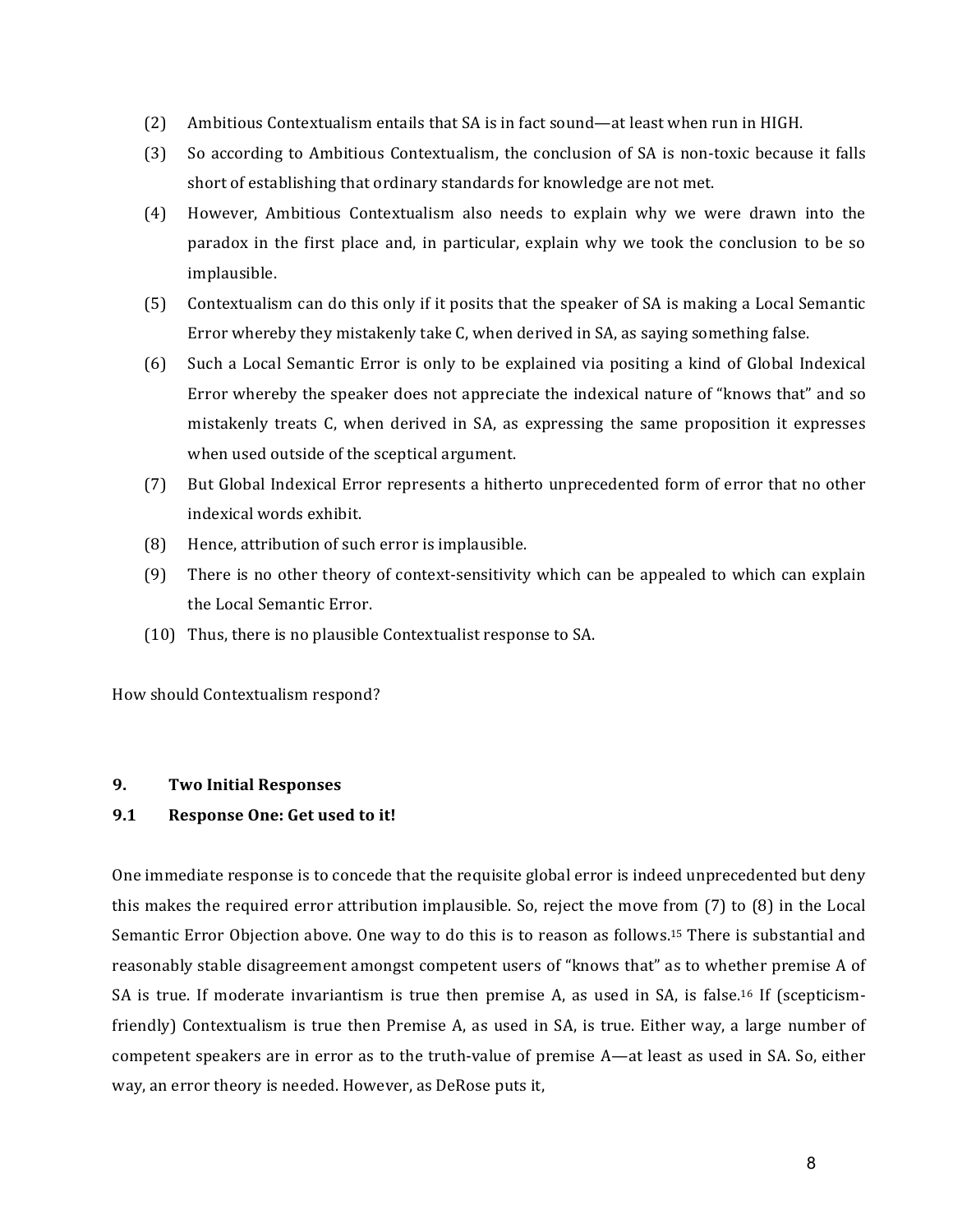there may be some reason for thinking it's more problematic to suppose that many speakers are blind to the context-sensitivity of their own words than to suppose that many are blind to the context-*insensitivity* of their own words. But it's not easy to see how to give any credible argument for such an asymmetry and it's perhaps best not to stretch to anticipate how such an argument might go (DeRose 2006, p. 335, emphasis in original).

The upshot is that while Contextualism does indeed require an unprecedented error attribution this does not make this error attribution implausible *all things considered*, because it will be no more implausible than the unprecedented error theory needed by competing invariantist theories of knowledge.

This response is plausible to the degree to which its pessimism is warranted. Is there no good way to "stretch" and argue for the superiority of an error attribution for invariantism, or for Contextualism? Work published around the time and after DeRose's pessimistic response gives reason to believe that a more sophisticated weighing of pros and cons is possible, once the views' profile of error attributions and, hence, need for an error *theory*, comes into sharper relief.<sup>17</sup>

## **9.2 Response Two: Favor Modest over Ambitious Contextualism**

A second initial response concedes that Schiffer's Local Semantic Error Objection is effective against a Contextualist of treatment of SA, but maintain this just shows that Modest should be preferred over Ambitious Contextualism. 

Firstly, such a response robs Contextualism of much of its philosophical interest since it is not equipped to address Cartesian Scepticism (and related puzzles). Secondly, and more tellingly, Modest Contextualism is still subject to a Global Semantic Error Objection which is effectively embedded in the Local Semantic Error Objection given above. Let's now see why this is so.

## **10. Schiffer's Global Semantic Error Objection**

It's worth distinguishing a crude from a more sophisticated form of the Global Semantic Error Objection. The crude form runs as follows: indexicality should be obvious; since "knows that" is not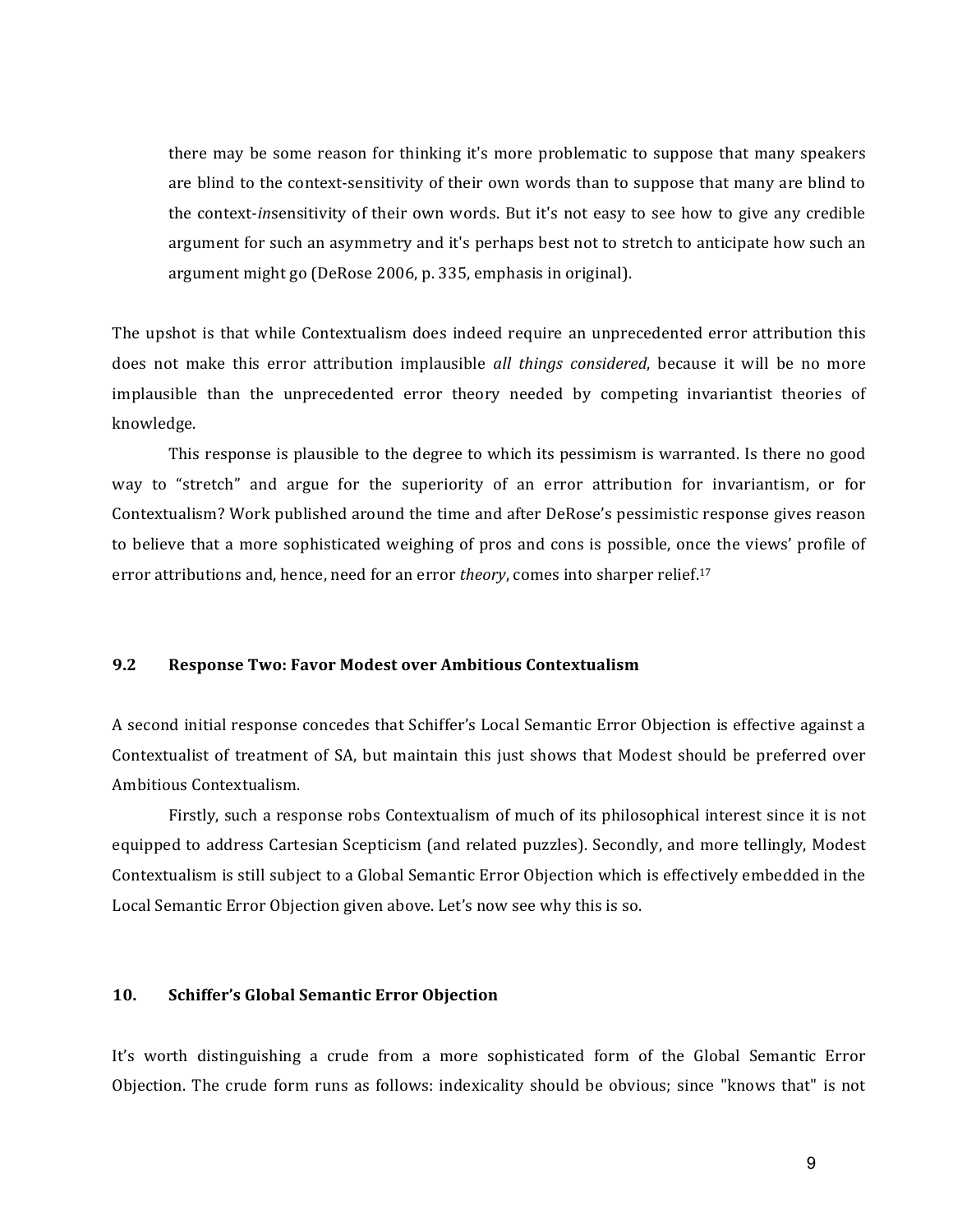obviously indexical, it's not indexical. The underlying idea is semantic transparency: if speakers, in their linguistic behavior, are unaware of some putative feature of meaning, then the feature does not exist. On this view, there is just no room for Indexical Semantic Error. But semantic transparency is implausible. As Schaffer & Szabo (2014, 534) put it: "Virtually every sophisticated semantic theory posits all sorts of non-transparent features. Non-obvious context sensitivity is just more of the same."<sup>18</sup>

The more sophisticated form of the objection, encountered briefly above, proceeds as follows:

- (1) "Knows that" is a standard kind of indexical (either an indexical verb or a hidden indexical or some other familiar kind of indexical).
- (2) If "knows that" is a standard indexical then competent users should be able to recognise this.
- (3) Such users are in a position to recognise this only if they are able to articulate or clarify the proposition that gets expressed by "S knows that p" (in some context of use).
- (4) But competent users are not typically able to articulate or clarify the proposition that gets expressed.
- (5) So, "knows that" is not a standard kind of indexical.
- $(6)$  So, if "knows that" is an indexical, its indexicality is unprecedented.
- (7) But such unprecedented indexicality is just *ad hoc* and thus "has no plausibility".<sup>19</sup>

In effect, Schiffer presumes that a speaker who is semantically competent with regard to the class of indexical expressions in question satisfies something like the following thesis:

*Content Articulation Thesis:* Semantic competence with regard to an indexical sentence S requires that speakers be able to specify what is said by S (in some context c) by articulating a natural language sentence that literally expresses the proposition originally asserted (in c).

## **11. An Initial Response to the Global Semantic Error Objection**

An initial response is that the Content Articulation Thesis is too demanding. Competent speakers do not generally have to be able to articulate semantic content when using context-sensitive expressions. For instance, articulating the contextually determined modal base of a modal auxiliary like "might"—as is done, e.g., by expressions like "in view of  $my/x$ 's current information" or "in view of orthodox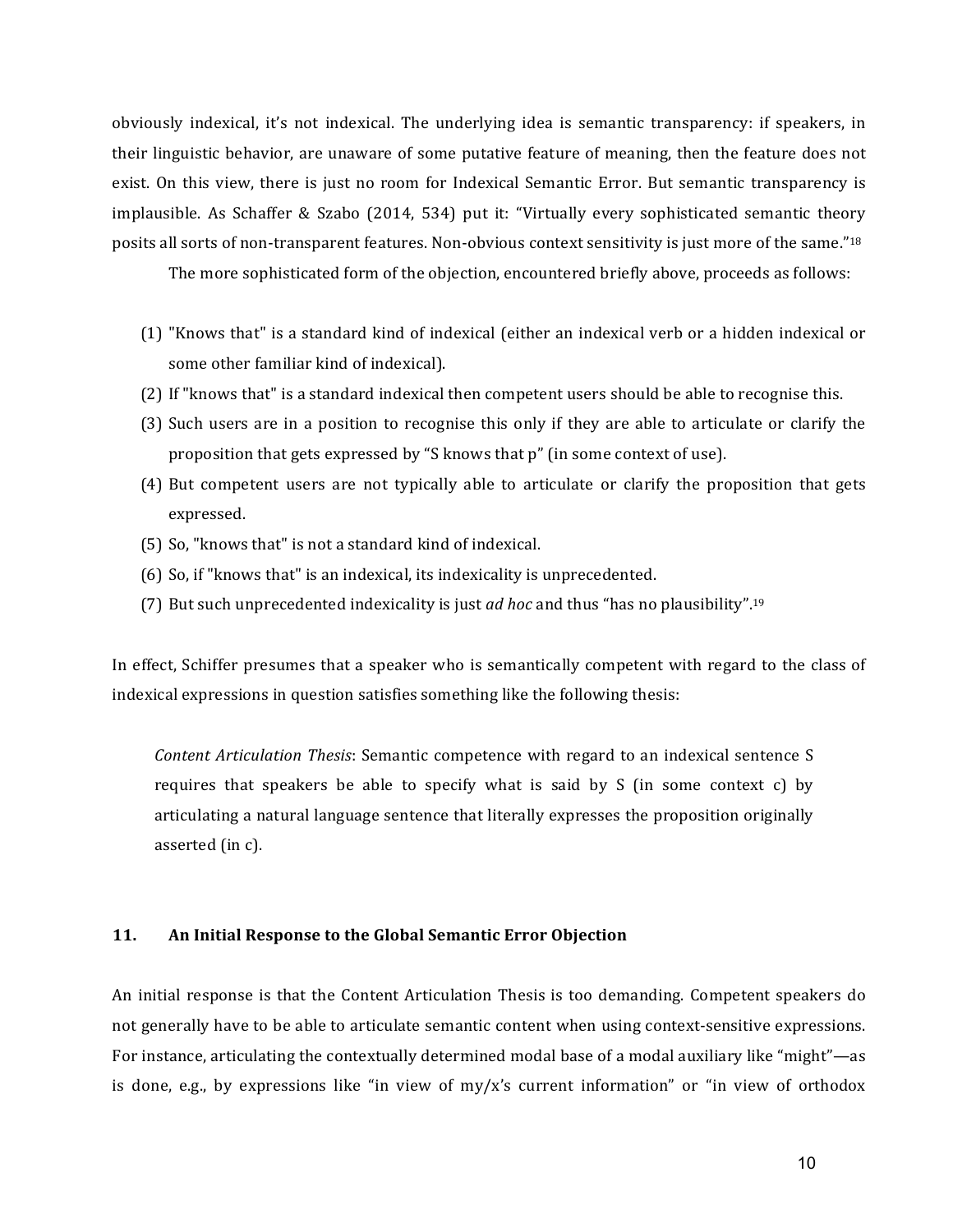Christian moral principles"—is not always something competent speakers can do. Similarly, articulating a token quantifier's restricted domain (as in "in this apartment", "among the students in this class") can be difficult. Moreover, even a speaker who says "It's raining" (Schiffer's example) and responds to repeated requests regarding what she meant that what she meant is just that *it is raining* can count as a competent speaker. She may not be particularly attuned to differences between what she said (the words she used) and what meaning she expressed, and she may not be sensitive to the interpretive needs of her hearer, but this by itself does not show she is not competent. Examples like these are legion.

#### **12. The Global Semantic Error Objection Strengthened**

Even if the Content Articulation Thesis is too strong, Schiffer's objection can be modified thus: if "knows that" is context-sensitive in the way gradable adjectives or "hidden indexicals" are (substitute a given Contextualist's favorite model of context-sensitivity), then how come speakers are *much better* at clarifying what they meant using gradable adjectives etc. than they are with knowledge ascriptions? How come they have prepositional phrases such as "in London" for the articulation of location or "for a basketball player" for the articulation of a comparison class to a use of "tall" more readily at hand than they have any phrases articulating epistemic standards? Note this challenge does not rely on the Content Articulation Thesis, merely on the difference between the ease of articulation with "knows" and paradigmatic examples of the Contextualist's favorite model of context-sensitive expressions (cf. Hawthorne 2004, 104-5).

#### **13. Responding to the Strengthened Global Semantic Error Objection**

Contextualists can meet this challenge in two ways. First, they can point to semantic or non-semantic features that plausibly distinguish "knows that" and knowledge from the relevant context-sensitive model expressions and their subject matters. Thus, Blome-Tillmann (2014, section 4.4) explains our lesser propensity to clarify knowledge ascriptions by the dependence of knowledge claims' felicity on the pragmatic presuppositions of the original context of utterance and the fact that a speaker's clarification would involve conceding that the presuppositions that are needed to render her original knowledge ascription true were absent, thereby making clarification "pragmatically incoherent." A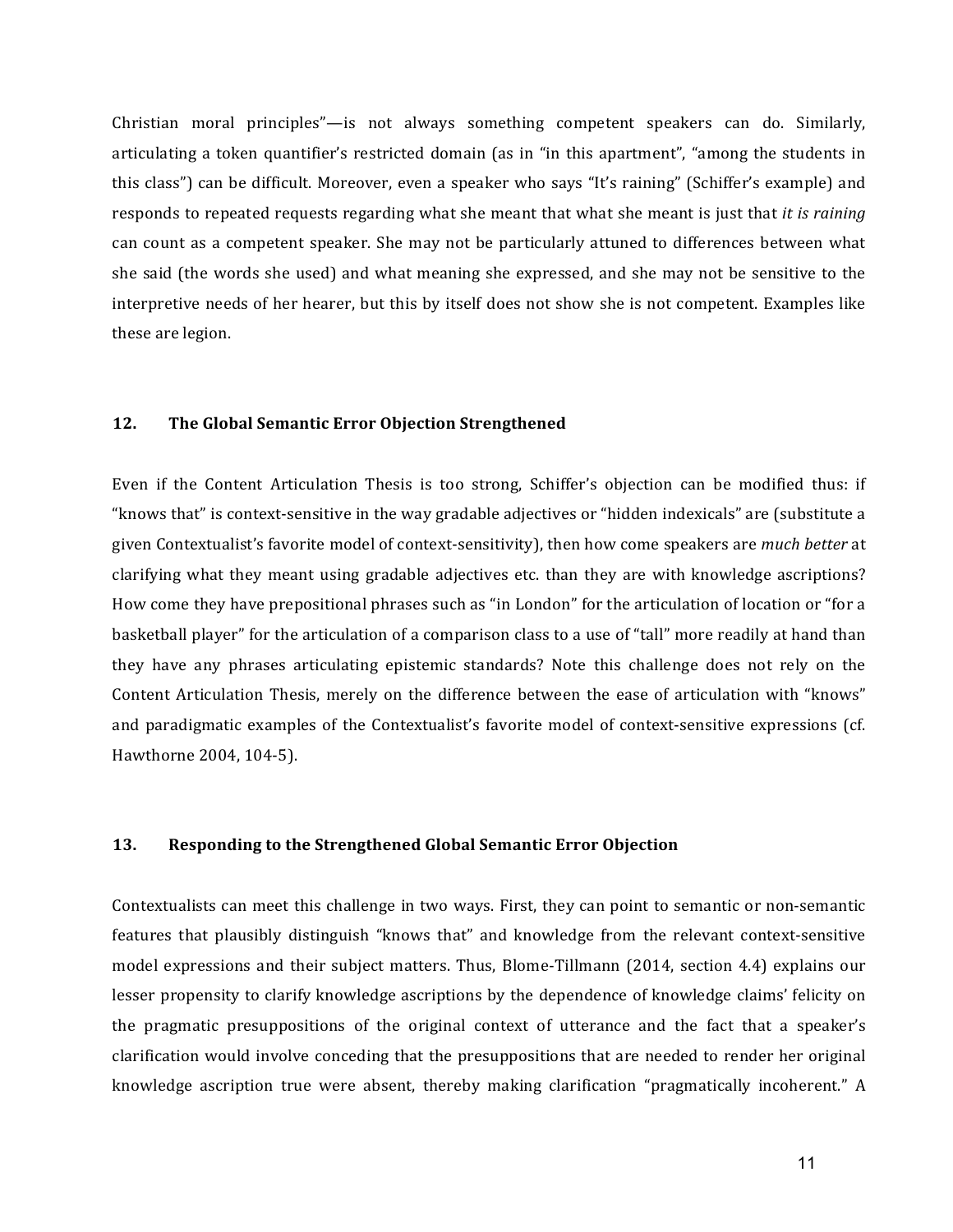parallel dependence on pragmatic presuppositions is not systematically present with uses of gradable adjectives.

Cohen, relatedly, observes that, more generally, semantic ignorance with context-sensitive expressions comes in degrees. (His response is not targeting content articulation in particular.) He explains our high degree of ignorance with respect to "knows" by pointing out that *knowledge* is a normative concept; possession of knowledge is valuable. Hence, Contextualism's "good news" is that we can ascribe a lot of that valuable good (in everyday contexts). The "bad news" is that we nevertheless don't always meet the highest epistemic standards. A similar "good news, bad news" Contextualist account holds for gradable adjectives like "flat." The difference in semantic ignorance between "flat" and "knows" is due to the fact that "we find [the bad news] much easier to accept in the case of flatness than knowledge, because ascriptions of flatness do not have the normative force that ascriptions of knowledge/justification do." (Cohen 2004, 192f.; 2005, 61f.; cf. also Neta 2003, 407-9)

Second, Contextualists can also meet the articulation challenge by denying any relevant differences in articulatory ability. Thus, Schaffer & Szabo (2014), for instance, could respond—in line with their response to another strand of the semantic error objection—that speakers are *not* worse in articulating the content of knowledge ascriptions than they are with other relevant context-sensitive expressions: A-quantifiers such as the *a*dverb "always" or modal *auxiliaries might, can, must*. The asymmetries only show that "knows" is not like gradable adjectives or "hidden indexicals" in its context-sensitivity. 

This latter response is a special instance of a popular Contextualist strategy to argue that the attributed error is not *ad hoc—pace* step (7) in the Schiffer's Global Semantic Error Objection (section 10)—since similar error patterns can be found with the (particular Contextualist's chosen) analogous class of context-sensitive terms (whether or not the error is just as grave as with "knows"). For instance, Cohen (1999, 77-9) argues that while speakers are prone to ascribing flatness to paradigmatic tables, they may be led to deny that some paradigmatic table is flat in the context of setting up a sensitive scientific experiment, when microscopic bumps in the table's surface are salient. Moreover, they take their denial to be in conflict with their previous lenient ascription of flatness to the same table. But since there is, just like for "knows", strong evidence in favour of the context-sensitivity of gradable adjectives like "tall", it is plausible to assume that speakers are simply unaware of the context-sensitivity of "tall" and thus mistakenly withdraw their flatness ascription in light of raised standards. Indexical Error is thus argued to be well-attested with other kinds of expression that are context-sensitive in ways similar to "knows" (cf. also Blome-Tillmann 2008; 2014, section 4.1; Cohen 2004; 2005, 60f.; DeRose 2006, 327-31; 2009, 168-74).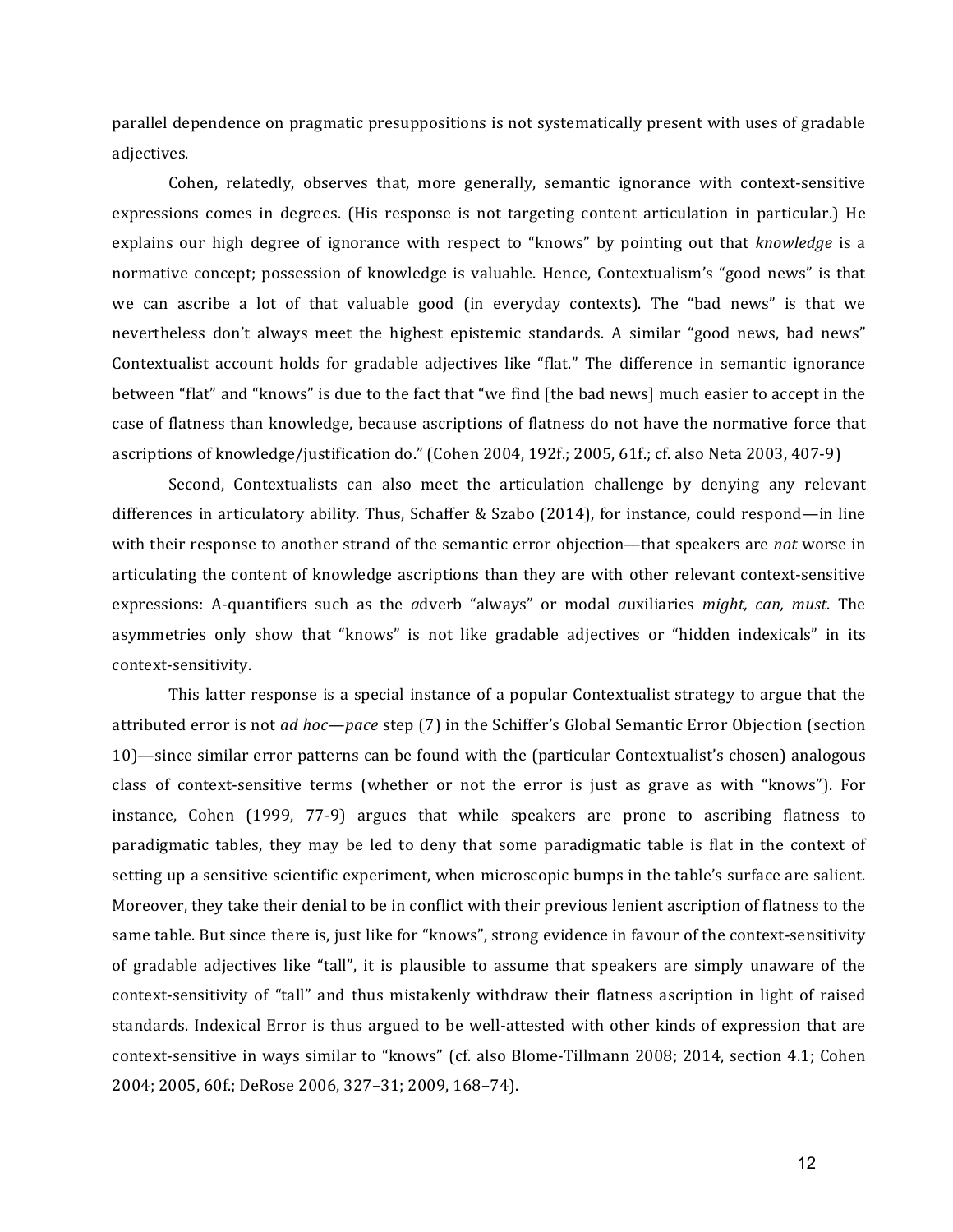The force of this response depends on the independent evidence there is in favor of a Contextualist semantics of the model context-sensitive expression (gradable adjectives, quantified noun phrases, adverbial quantifiers, modal auxiliaries, ...) and also largely on intuitive judgments: Do the Contextualist's particular model context-sensitive expression in fact have use patterns relevantly similar to knowledge claims, or do their use patterns not require a Contextualist error attribution? To our knowledge, this question still awaits empirical testing.

#### **14. The Self-Undermining Objection**

Our discussion so far revolved around Schiffer's original error case(s) against Contextualism, as it already prefigures most of the strands of error objections levelled against Contextualism. But there is a yet another dimension along which Indexical Error may be thought to be worrisome. MacFarlane (2005) gives expression to this worry when he claims that there is a general problem with attributing (semantic) error to competent speakers:

[A] *general* problem with positing speaker error to explain away facts about use is that such explanations tend to undermine the evidential basis for the semantic theories [Contextualism, moderate and strict invariantism, subject-sensitive invariantism] they are intended to support. All of these semantic theories are justified indirectly on the basis of facts about speakers' use of sentences, and the more error we attribute to speakers, the less we can conclude from these facts.<sup>20</sup>

MacFarlane makes this dialectical point after having argued that all the mentioned theories face commitment to some error attribution or other. For instance, according to MacFarlane, Contextualists make the wrong predictions about speakers' cross-contextual truth ascriptions to knowledge ascriptions and their willingness to retract. Thus, suppose Cem asserts "I know that my car is parked in the driveway" and is subsequently presented with error possibilities to the effect that car thieves are often nearby. This is likely to raise the epistemic standards, and Cem is now inclined to say that his assertion in the previous context was false. Moreover, MacFarlane claims, Cem will treat it as false: if challenged, he will retract his earlier knowledge claim, e.g. by saying "I was wrong. I take that back. I didn't know my car is parked in the driveway" (cf. also Hawthorne 2004, 163; Williamson 2005, 220).

There are two ways in which error attributions may be considered generally troublesome: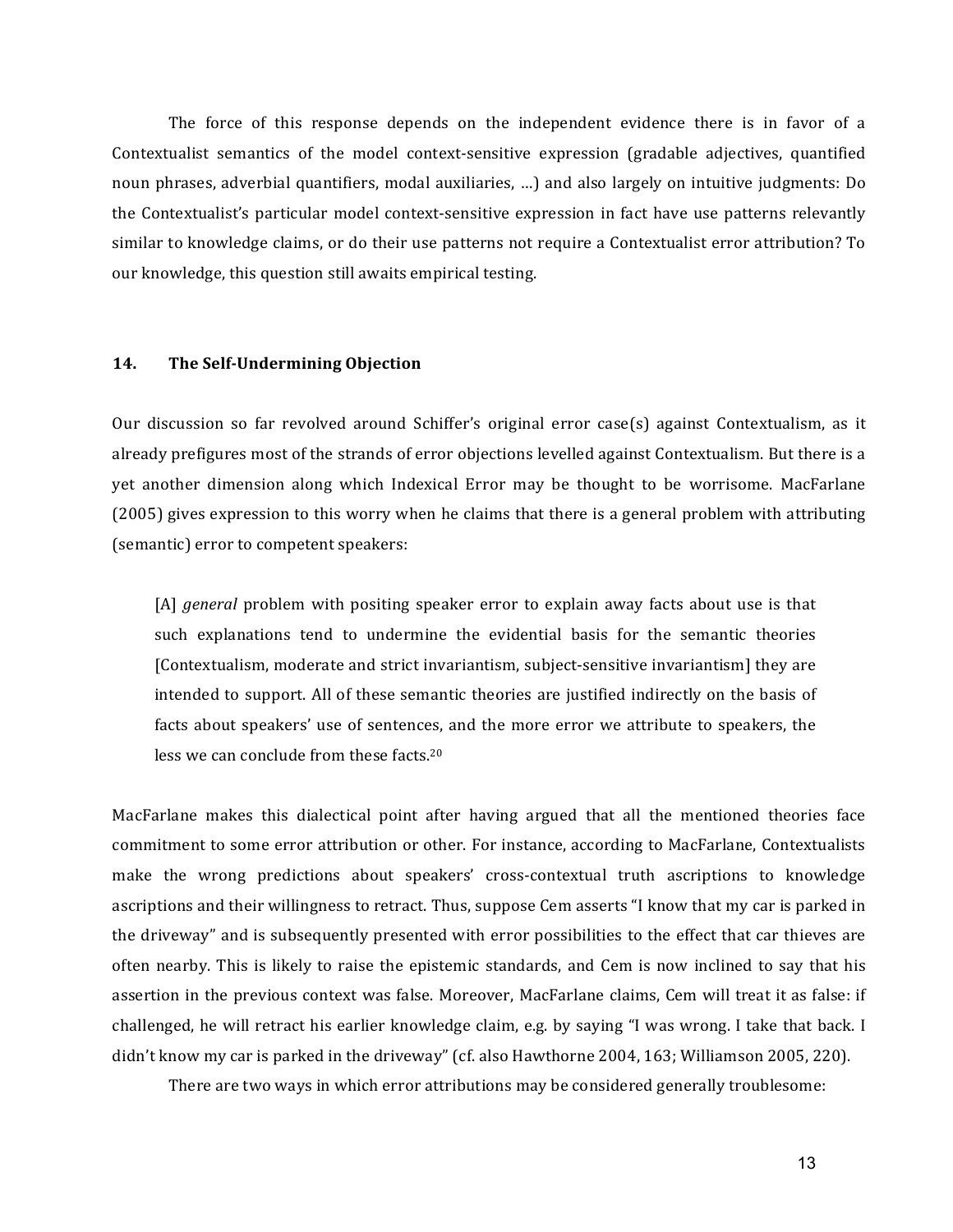$(1)$  The "double-edged sword" (MacFarlane 2005, 213-216). A particular error that explains the use facts that are troubling one view may equally explain other use facts that are troubling another view. For instance, Contextualists' attribution of error to explain cross-contextual truth ascriptions and retraction data runs the risk of equally explaining the data that Contextualists may use in their case against other views. If the involved error is one of projecting the relevant features of one's own context of use onto other contexts of use, subject-sensitive, or interest-relative, invariantists (Hawthorne 2004, Stanley 2005, Fantl & McGrath 2009) may use this sort of projection error to explain why speakers do not treat temporal and modal operators as shifting epistemic standards, e.g., in "Before you mentioned car thieves' roaming the neighbourhood, I *did* know that my car is parked in the driveway"—use facts that are not predicted by subject-sensitive invariantist semantics. Attributions of semantic error may end up levelling the dialectical playing field.

(2) Overgeneration. Explaining a given set of data by attributing error risks overgeneration: other data that proponents of a view claim *support* their view may also be explained by the attributed error, thus undermining the evidential basis for the view. <sup>21</sup>

#### **15. Responding to the Self-Undermining Objection**

Self-undermining objections can be understood as challenges to the semantic view rather than knockdown objections. As it stands, many error attributions are mere diagnoses of the ways in which speakers diverge from the alleged 'correct' use of "knows". There are some attempts to meet this challenge by providing more specific *psychological error theories*—theories that explain the error by appeal to some general psychological phenomena rather than merely call some use facts erroneous. Both the dialectical double-edged sword and the overgeneration problems can be defused for a particular semantics if a specific error theory can be shown to explain all and only those use facts which it is needed to explain. That is, it may be shown that the error theory doesn't explain further use facts that allegedly support the semantics (defusing overgeneration worries), and that it cannot be coopted by rival semantic theories to explain their own troubling use facts (defusing the double-edged sword worry). See §18.

Our discussion so far focused on the varieties of error objections levelled against Contextualism and the responses available to Contextualists. We have not specifically addressed versions of these objections based on further kinds of data: cross-contextual judgments about the truth/acceptability of knowledge ascriptions and retraction (e.g. Hawthorne 2004, MacFarlane 2005, Stanley 2005,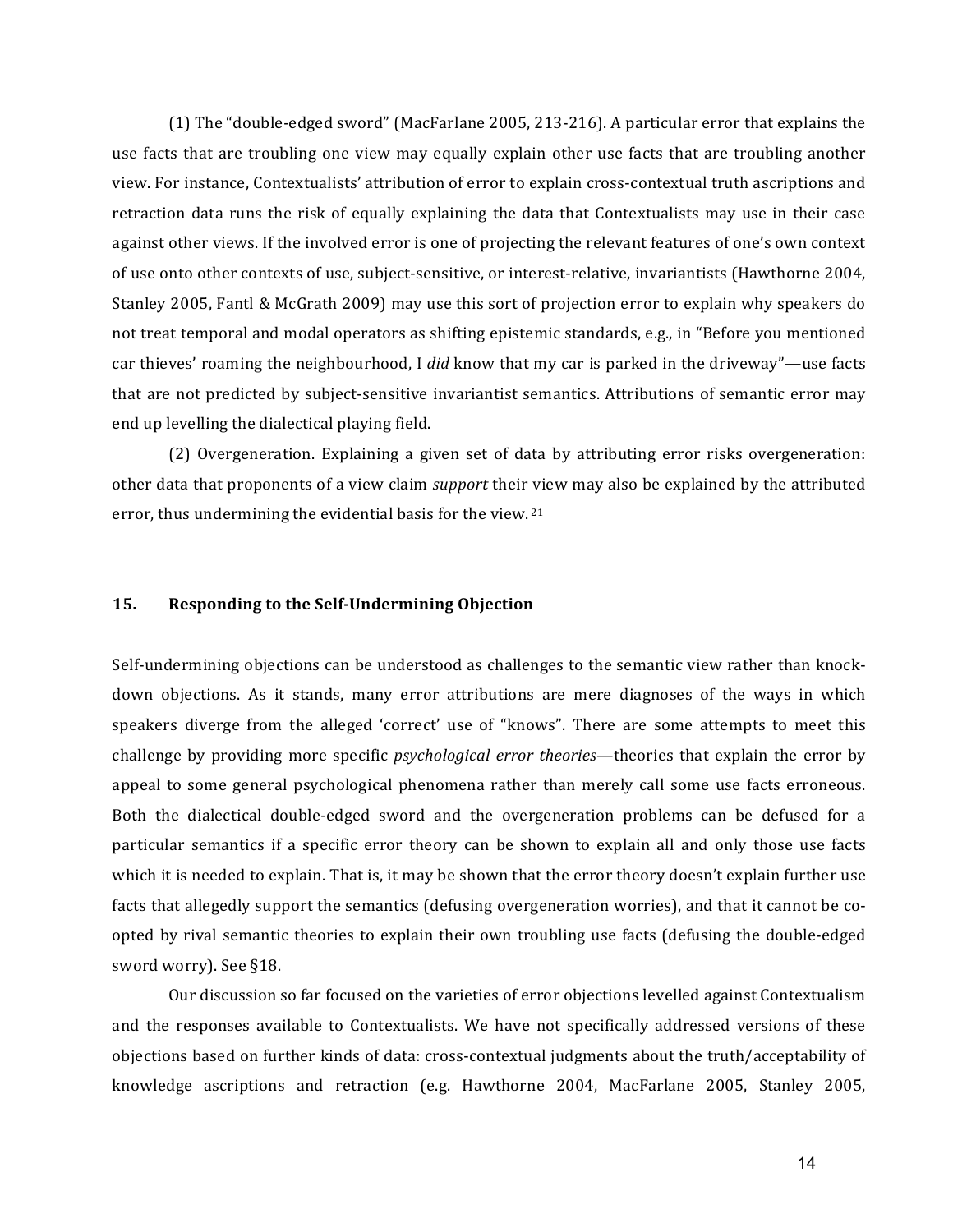Williamson 2005); agreement and disagreement  $(e.g. \text{ see also chapter 20, "The Disagreement"$ Challenge to Contextualism"). Contextualism, however, isn't the only view suffering from error objections. A full appreciation of the force of Contextualism's error objections requires taking into account the proliferation of error objections in the debate on knowledge ascriptions. In what follows, we illustrate two of the ways in which error objections multiply in the debate on knowledge ascriptions: as objections against relativism  $(S16)$  and against moderate invariantists who supplement their invariant semantics with a variable pragmatics  $(S17)$ .

## **16. Generalizing the Challenge: Relativism's Index Error**

A basic point in favor of Contextualism is the variability in speakers' acceptance, or rejection, of knowledge ascriptions depending on the context they are in. Classical invariantists have trouble accounting for this contextual variability. They, too, appear to be in need of error attributions to ordinary speakers (cf.  $\S$ 9.1)—or of some other way to account for contextual variability (cf.  $\S$ 17). MacFarlane (2005) extends this point to further views. The upshot in his paper is that while all major non-relativist views are stuck with some problematic error attributions (or worse options), his assessment-sensitive, relativist semantics of knowledge ascriptions is error attribution-free and should be preferred on these grounds.

In response, Montminy  $(2009)$  and Kindermann  $(2013)$  have argued that relativism about knowledge ascriptions faces its own semantic error objections.<sup>22</sup> Assessment-sensitive relativism about knowledge ascription is, very roughly, the view that while a given instance of "S knows [doesn't] know] that p" expresses the same content across different contexts of use, this content may vary in truth value with the epistemic standards operative in different contexts of assessment.<sup>23</sup> Kindermann (2013) objects that relativism faces a version of Schiffer's objection: A satisfactory relativist solution to the sceptical paradox must explain the appearance of paradox by appeal to an attribution of semantic error to assessors. However, the kind of error relativists need to ascribe differs from Indexical Error, which Contextualists must ascribe (see section  $6$ ).<sup>24</sup> For relativists, however, "knows" does not induce the expression of different contents at different contexts of utterance. In contrast, a content expressed by a given knowledge sentence may be true at one assessor's circumstances of evaluation – or "index" and false at another assessor's index. As a result, the kind of ignorance relativists must attribute to assessors is "Index Ignorance":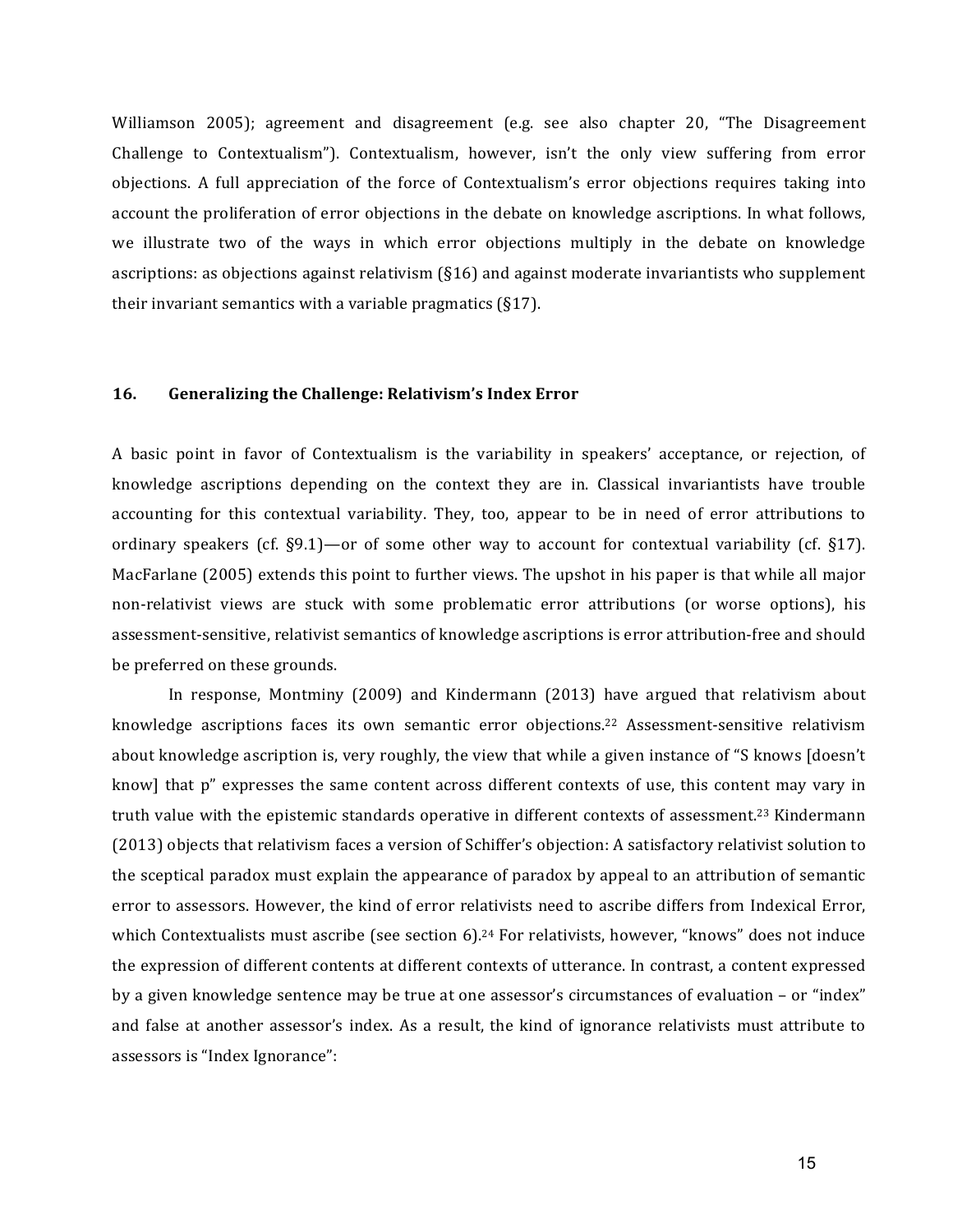*Index Ignorance*: Speakers are ignorant of the fact that the truth value of contents expressed by sentences of the form "S knows [doesn't know] that p" can vary with the epistemic standards in the index.<sup>25</sup>

But Index Ignorance, the objection concludes, is implausible. Speakers and assessors do not fall for the appearance of paradox with regard to other, standard, features of the index, or circumstances of evaluation, such as world and time.

## 17. Generalizing the Challenge: Error in Pragmatic Invariantist Accounts

A popular strategy for classical invariantists is to explain the variability of acceptance and rejection of knowledge ascriptions that makes for the basic evidence in favor of Contextualism by appeal to general pragmatic mechanisms (see chapters 16–18). Brown (2006) and Rysiew (2001, 2007), among others, pursue this strategy for moderate invariantists who need to explain, among other things, why speakers in HIGH are prone to reject knowledge ascriptions and to accept knowledge denials. Put simply, these invariantists argue that an utterance of "S knows that  $p$ " in a context of utterance pragmatically implicates, rather than semantically expresses, that S is in a good enough position to meet the epistemic standards operative in the context. Hence, an utterance of "S knows that  $p$ " in HIGH may semantically express something true but pragmatically implicate a falsehood when S is in a good enough position to meet the invariant moderate epistemic standard but not the contextually determined high standard.<sup>26</sup>

What is important to note is that this pragmatic strategy is designed to mimic the predictions of a Contextualist semantics. In consequence, the strategy is faced with (some of) the Contextualist's recalcitrant data. As Kindermann (2016) argues, pragmatic invariantists cannot account for sceptical paradox or retraction data without attributing an implausible form of speaker error.<sup>27</sup> Therefore, appeals to pragmatic mechanisms are no alternative to error attributions; they incur their very own versions of error objections.

§§16-17 served to illustrate by way of two examples that every extant view of the meaning and use of knowledge ascriptions is faced with the attribution of some error to speakers. If this is right, then the dialectical playing field is somewhat levelled. What is needed is, first, a more careful comparison of the kinds of attributed error and a thorough investigation of the criteria that render one error attribution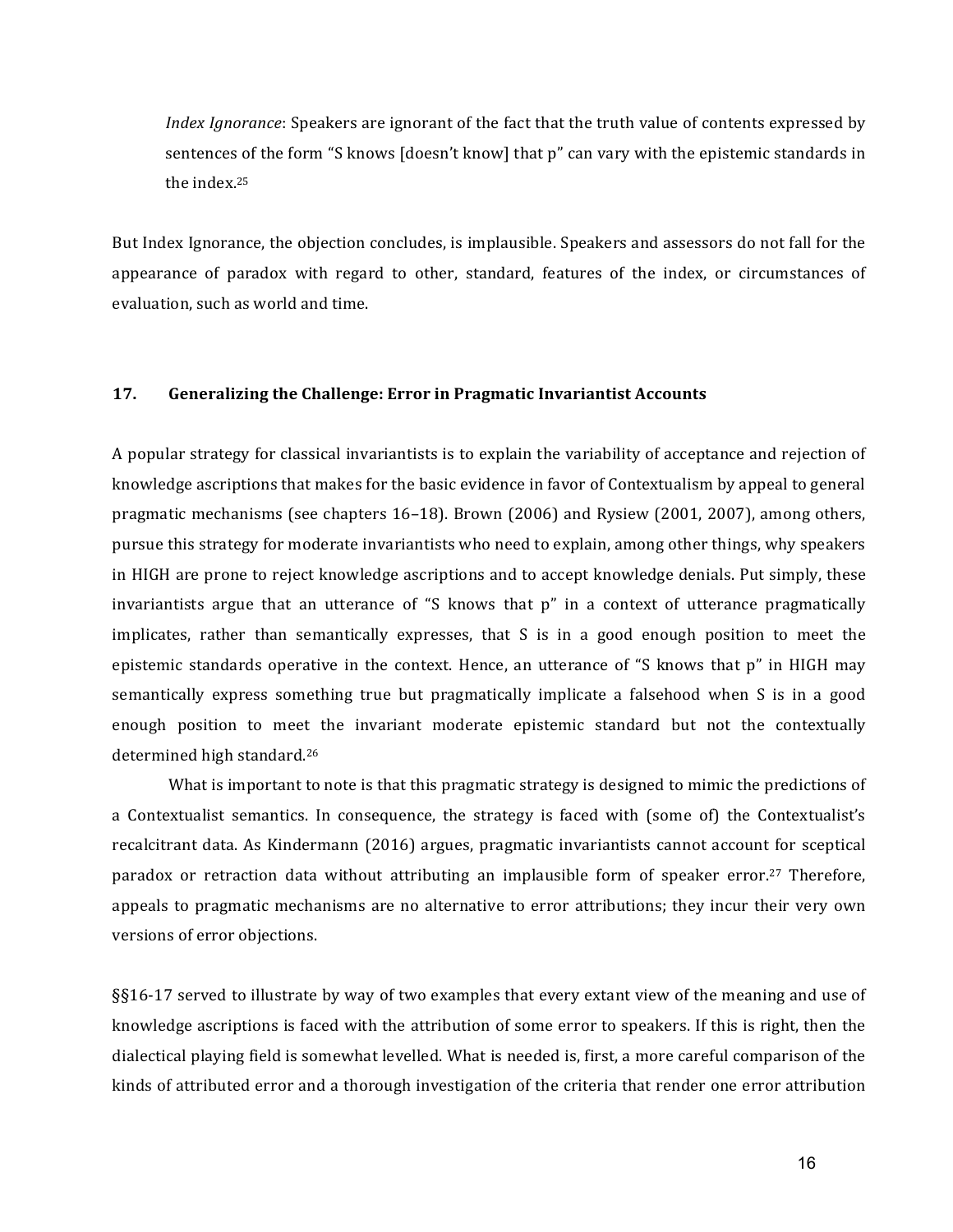plausible and another implausible; and second, a view's error attributions need to be substantiated by plausible psychological accounts that *explain* why the error occurs systematically in just those use situations for which the view must attribute it. Some such accounts have been sketched on behalf of invariantist accounts. We will take a look at these before closing.

#### **18. Psychological Error Theories**

Another popular invariantist strategy to explain (away) the intuitive, 'erroneous' judgments not supported by their semantics appeals to some general cognitive mechanism, which interferes with semantic processing and for which we have independent empirical evidence. Hawthorne (2004), for instance, sketches a psychological error theory on behalf of subject-sensitive invariantism. He appeals to a general-purpose heuristic underlying many judgments under uncertainty: Psychological research on heuristics and biases shows that in our probability and frequency judgments we use a small number of heuristics that are cognitively effective, often lead to correct judgments but equally result in biases that may skew our judgments. One such heuristic is the psychological 'availability' of relevant events: In assessing the probability or frequency of an event, we sometimes rely on the ease with which instances of the type can be brought to mind (cf. e.g. Tversky 1973). Similarly, Speakers ascribing knowledge in HIGH, to whom certain error possibilities become salient, or 'available,' tend to pessimistically overestimate the knowledge-destroying danger of these error possibilities and as a result come to deny knowledge. Moreover, Hawthorne claims, they tend to project their overestimations of these error possibilities onto the subject's position and come to also deny knowledge of the subject. Thus, reliance on the availability heuristic in assessing the epistemic danger of non-knowledge-destroying error possibilities may lead to erroneous judgments; attributors in HIGH are pessimistically biased.

Others have developed similar psychological explanations to help moderate insensitive invariantism explain the data. Williamson (2005) also appeals to the availability heuristic. Nagel's Nagel (2008, 2010, 2010a) account draws on the bias called 'epistemic egocentrism'; and Gerken Nagel (2008, 2010, 2010a) develops his epistemic focal bias account within the framework of dual process theories. <sup>30</sup>

Whatever the merits of these accounts, invariantists' attempts to integrate epistemological work on knowledge-that with empirical results from cognitive science are clearly moving the debate in the right direction. Existing attributions of *linguistic* ignorance and error – such as Contextualists' error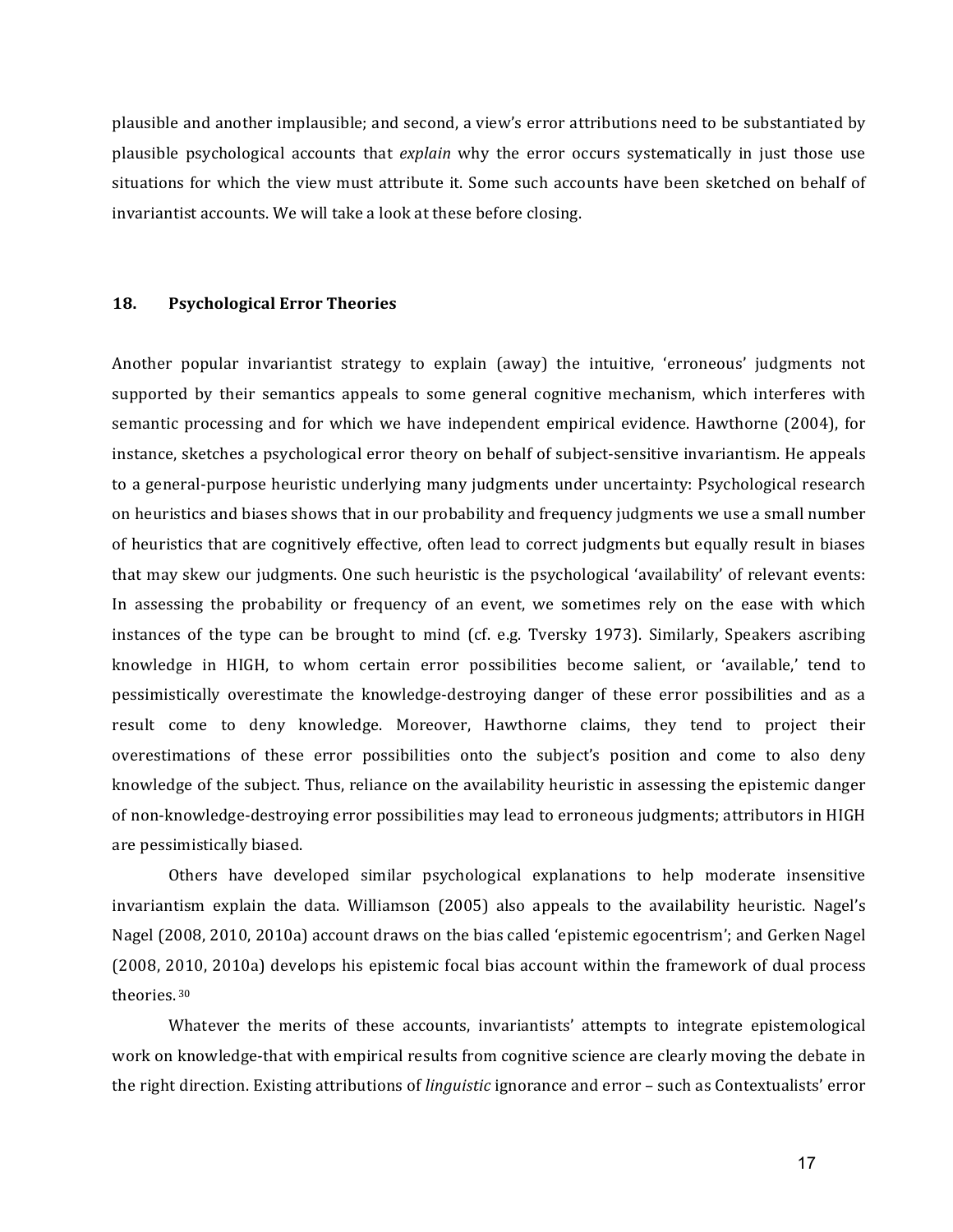attributions—do not involve a psychological account of how and why speakers deviate from correct use. Invariantists' psychological error theories can claim to deliver just this kind of explanation.

It is worth noting that it is open to Contextualists to co-opt the psychological strategy and explain error in terms of more general cognitive mechanisms. These mechanisms may interfere with the proper execution of semantic competence under certain conditions, leading to systematic errors. On this strategy, then, Contextualists may argue that speakers' semantic competence with "knows" itself is flawless, but that it is skewed under certain conditions by general psychological processes that are not inherently semantic.

#### **19. Conclusion**

The Semantic Error Problem for epistemic Contextualism comes in the form of different kinds of error objections, from observations about different facts about ordinary speakers' and philosophers' use of knowledge ascriptions. Contextualism's need to attribute semantic error to speakers to account for some use data is seen by some opponents as constituting a decisive objection (e.g. Schiffer 1996); to some proponents, it's further evidence in favor of Contextualism (Schaffer & Szabo 2014). Here, we haven't taken a definite stance on the force of the Semantic Error Problem for Contextualism. Our main goal has been to chart the different versions of error objections and available responses for Contextualists and to introduce a number of useful distinctions between error attributions as well as different kinds of semantic ignorance and error. Our discussion should serve to highlight two underappreciated points. First, error objections are ubiquitous in the debate about knowledge ascriptions. None of the major extant views accounts for all the use facts without any special pleading. Second, error objections are best understood as challenges to Contextualism, and other views, to provide an error *theory* – a substantial psychological explanation of why speakers systematically, in particular kinds of situations, use knowledge ascriptions in ways that diverge from the semantics' predictions. So the force of error objections against Contextualism ultimately depends on whether Contextualism has a better explanation of the use data that is erroneous given a Contextualist semantics than other views' explanations of the use data that is erroneous given their semantics.

Given the ubiquity of error objections, the debate does and will benefit greatly from two developments: First, a more systematic comparison and evaluation of different views' needed error attributions (as attempted, e.g., in Kindermann 2012). Second, the development of psychologically substantial error theories that explain some given error rather than merely describe it (cf.  $\S 18$ ).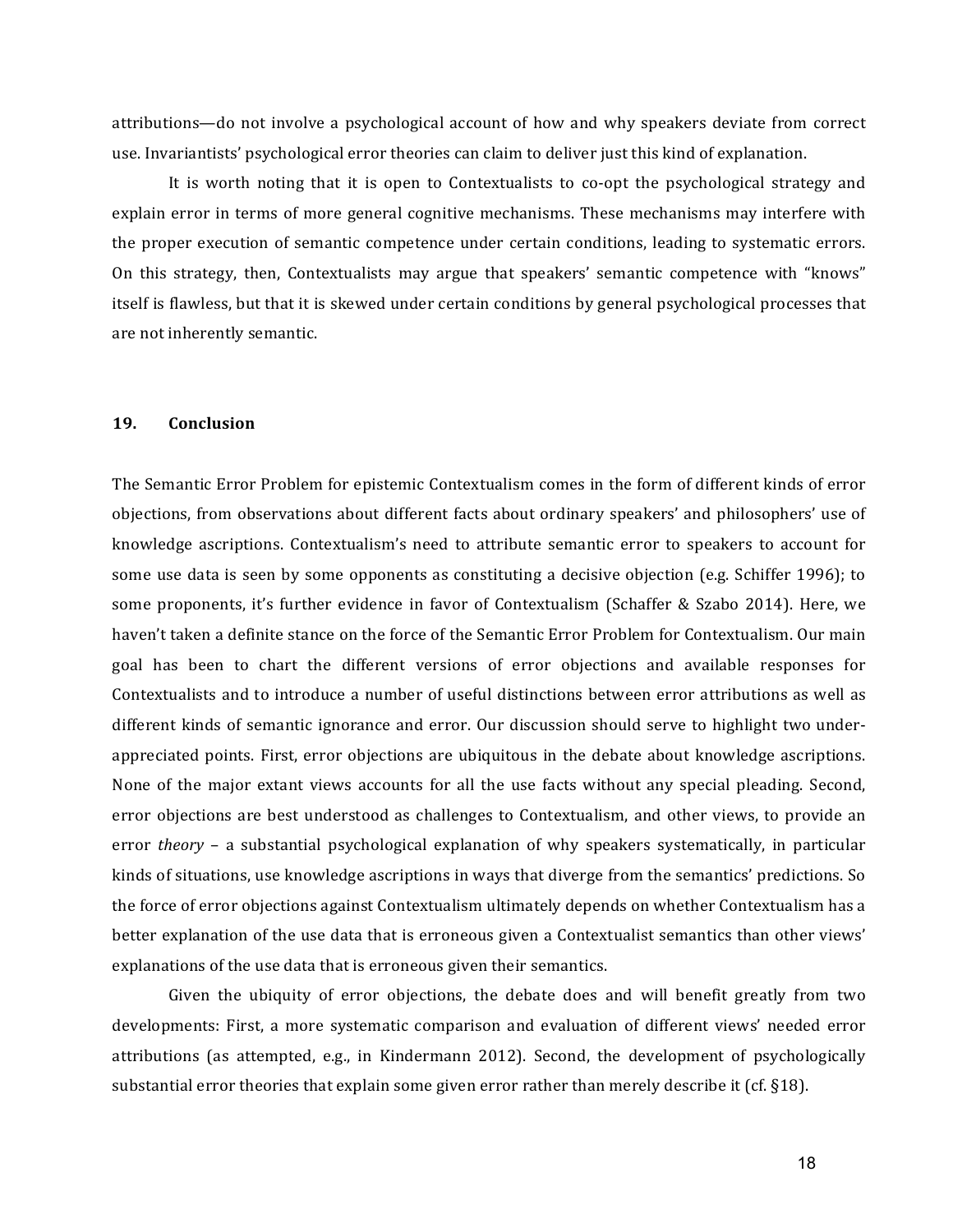#### **Bibliography:**

- Åkerman, J. & Greenough, P. (2010). "Vagueness and Non-indexical Contextualism." In: Sawyer, S. (ed.). *New Waves in Philosophy of Language*. New York: Palgrave, 8-23
- Bach, K. (2005. "The Emperor's New 'Knows'." In: Preyer, G. and Peter, G. (eds.): *Contextualism in* Philosophy: Knowledge, Meaning, and Truth. Oxford: Oxford University Press, 51-89
- Blome-Tillmann, M. (2008). "The Indexicality of 'Knowledge'." *Philosophical Studies* 138(1), 29– 53
- Blome-Tillmann, M. (2009). "Contextualism, Subject-Sensitive Invariantism, and the Interaction of 'Knowledge'-Ascriptions with Modal and Temporal Operators." *Philosophy and Phenomenological Research* 79(2), 315–31

Blome-Tillmann (2013). "Knowledge and Implicatures." Synthese 190(18), 4293-4319

- Blome-Tillmann, M. (2014). *Knowledge and Presuppositions*. Oxford: Oxford University Press
- Brown, J. (2006). "Contextualism and Warranted Assertibility Manoeuvres." *Philosophical Studies* 130(3), 407–35
- Cohen, S. (1987). "Knowledge, Context, and Social Standards." *Synthese* 73(1), 3-26
- Cohen, S. (1999). "Contextualism, Skepticism, and the Structure of Reasons." *Noûs* 33, 57-89
- Cohen, S. (2004). "Contextualism and Unhappy-Face Solutions: Reply to Schiffer." *Philosophical Studies* 119(1), 185–97
- Cohen, S. (2004a). "Knowledge, Assertion, and Practical Reasoning." *Philosophical Issues*, 482-91
- Cohen, S. (2005). "Contextualism Defended." In: Steup, M. and Sosa, E.: Contemporary Debates in *Epistemology*. Malden, MA: Blackwell, 56–62
- Conee, E. (2005). "Contextualism Contested." In: Steup, M. and Sosa, E.: *Contemporary Debates in Epistemology*. Malden, MA: Blackwell, 47–56
- Davis, W. "Are Knowledge Claims Indexical?" *Erkenntnis* 61(2), 257-81
- DeRose, K. (1995). "Solving the Skeptical Problem." *The Philosophical Review* 104(1), 1–52
- DeRose, K. (1999). "Contextualism: An Explanation and Defense." In: Greco, J. and Sosa, E. (eds.): The Blackwell Guide to Epistemology. Oxford: Blackwell, 187-205
- DeRose, K. (2006). "'Bamboozled by Our Own Words': Semantic Blindness and Some Arguments Against Contextualism." *Philosophy and Phenomenological Research* 73(2), 316-38
- DeRose, K. (2009). *The Case for Contextualism.* Oxford: Oxford University Press
- Dimmock, P. & Huvenes, T. T. (2014). "Knowledge, Conservatism, and Pragmatics." *Synthese* 191(14), 3239-3269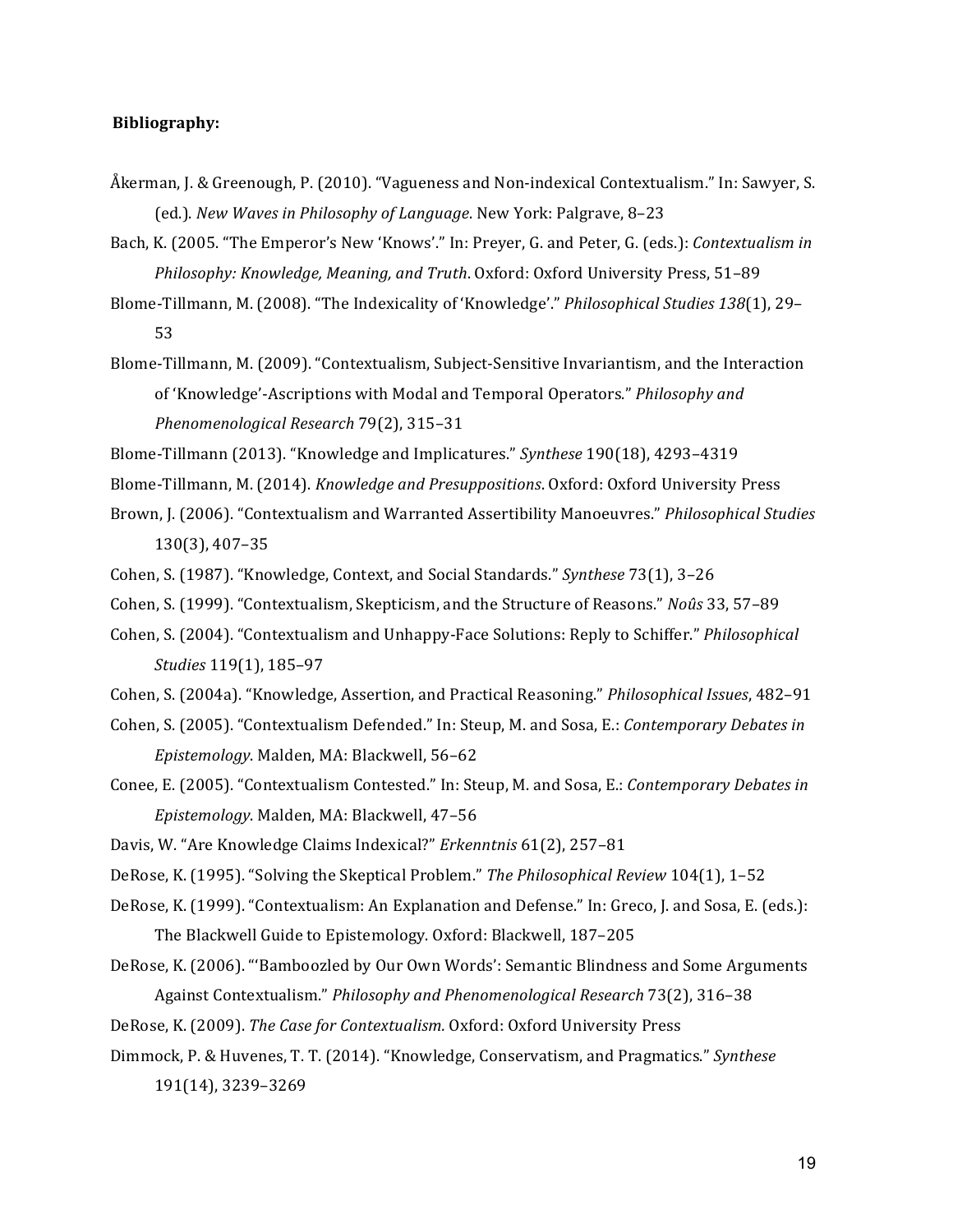- Fantl, J. and McGrath, M. (2009). *Knowledge in an Uncertain World.* Oxford: Oxford University Press
- Feldman, R. (1999). "Contextualism and Skepticism." *Noûs* 33, 91-114.
- Gerken, M. (2012). "On the Cognitive Bases of Knowledge Ascriptions." In: Brown, J. and Gerken, M. (eds.): *Knowledge Ascriptions*. Oxford: Oxford University Press, 140-70
- Gerken, M. (2013). "Epistemic Focal Bias." Australasian Journal of Philosophy 91(1), 41-61
- Goldman, A., 1976, "Discrimination and Perceptual Knowledge", *The Journal of Philosophy*, 73: 771-791. Reprinted in Goldman, A. 1992, *Liaisons: Philosophy Meets the Cognitive and* Social Sciences, Cambridge, MA: The MIT Press, 85-103
- Greenough, P. (2011). "Truth-Relativism, Norm-Relativism, and Assertion." In: Brown, J. and Cappelen, H. (eds.): *Assertion*. Oxford: Oxford University Press, 197-231

Hawthorne, J. (2004). *Knowledge and Lotteries*. Oxford: Oxford University Press

- Ichikawa, J. (2011). "Quantifiers, Knowledge, and Counterfactuals." *Philosophy and Phenomenological Research* 82(2), 287–313
- Kindermann, D. (2012). "Perspective in Context. Relative, Truth, Knowledge, and the First Person." PhD Dissertation, University of St Andrews
- Kindermann, D. (2013). "Relativism, Sceptical Paradox, and Semantic Blindness." *Philosophical Studies* 162(3), 585–603
- Kindermann, D. (2016). "Knowledge, Pragmatics, and Error". *Grazer Philosophische Studien* 93, 429–57
- Kölbel, M. (2009). "The Evidence for Relativism." Synthese 166(2), 375-95
- Lewis, D. (1996). "Elusive Knowledge." *Australasian Journal of Philosophy* 74(4), 549-67
- Ludlow, P. (2005). "Contextualism and the New Linguistic Turn in Epistemology." In: Preyer, G. & Peter, G. (eds.). *Contextualism in Philosophy: Knowledge, Meaning, and Truth*. Oxford: Oxford University Press, 11-50
- MacFarlane, J. (2005). "The Assessment-Sensitivity of Knowledge Attributions." In: Gendler, T.S. and Hawthorne, J. (eds.). Oxford Studies in Epistemology I, Oxford: Oxford University Press, 197–233
- MacFarlane, J. (2009) 'Nonindexical Contextualism', *Synthese*, 166, pp. 231-250.
- MacFarlane, J. (2014). *Assessment-Sensitivity. Relative Truth and Its Applications*. Oxford: Oxford University Press
- McKenna, R. (2013). "Epistemic Contextualism: A Normative Approach." *Pacific Philosophical Quarterly* 94(1), 101–23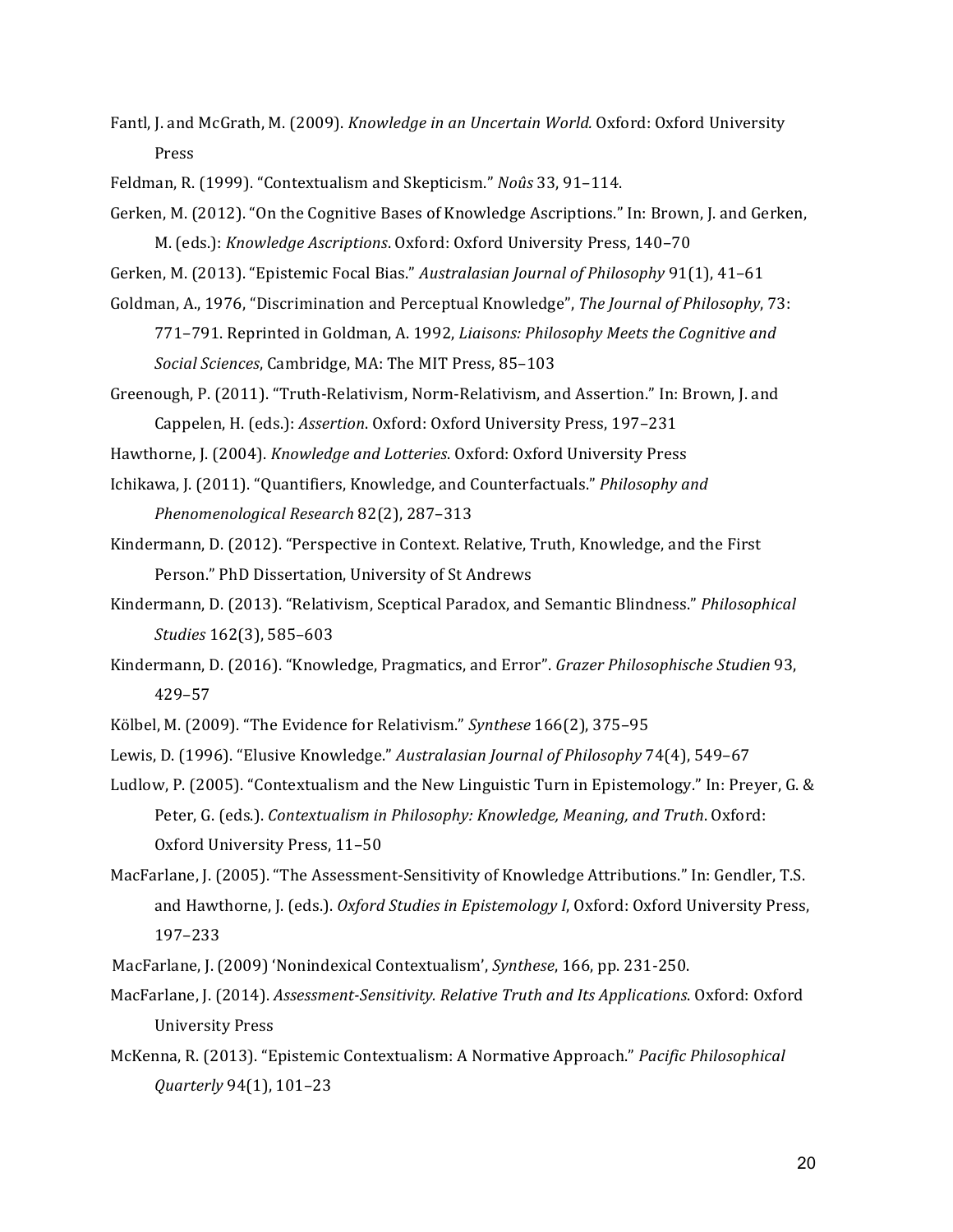- Montminy, M. (2009). "Contextualism, Relativism, and Ordinary Speakers' Judgments." *Philosophical Studies* 143(3), 341–56
- Nagel, J. (2008). "Knowledge Ascriptions and the Psychological Consequences of Changing Stakes." Australasian Journal of Philosophy 86(2), 279-94
- Nagel, J. (2010). "Knowledge Ascriptions and the Psychological Consequences of Thinking about Error." The Philosophical Quarterly 60(239), 286-306
- Nagel, J. (2010a). "Epistemic Anxiety and Adaptive Invariantism." *Philosophical Perspectives* 24, 407–35
- Neta, R. (2003). "Skepticism, Contextualism, and Semantic Self-Knowledge." *Philosophy and Phenomenological Research* 67, 396–411
- Richard, M. (2008). When Truth Gives Out. Oxford: Oxford University Press
- Rysiew, P. (2001). "The Context-Sensitivity of Knowledge Attributions." *Noûs* 35(4), 477-514.
- Rysiew, P. (2007). "Speaking of Knowing." *Noûs* 41(4), 627–62
- Schaffer, J. (2004). "From Contextualism to Contrastivism." Philosophical Studies 119(1), 73-103
- Schaffer, J. (2004a). "Skepticism, Contextualism, and Discrimination." *Philosophy and Phenomenological Research* 69(1), 138–55
- Schaffer, J. & Szabó, Z. Gendler (2014). "Epistemic Comparativism: A Contextualist Semantics for Knowledge Ascriptions." *Philosophical Studies* 168(2), 491–543
- Stanley, J. (2004). "On the Linguistic Basis for Contextualism." *Philosophical Studies* 119, 119–46
- Stanley, J. (2005). *Knowledge and Practical Interests.* Oxford: Oxford University Press
- Stine, Gail C., 1976, "Skepticism, Relevant Alternatives, and Deductive Closure". *Philosophical Studies* 29, 249–61
- Tversky, A. and Kahneman, D. (1973). Availability: a Heuristic for Judging Frequency and Probability. *Cognitive Psychology* 5: 207–32
- Williamson, T. (2005). "Contextualism, Subject-Sensitive Invariantism, and Knowledge of Knowledge." *The Philosophical Quarterly* 55(219), 213–35

<sup>1</sup> <sup>1</sup> Blome-Tillmann (2008, 2009, 2014), Cohen (1987, 1999, 2004, 2004a, 2005), DeRose (1995, 1996, 2006, 2009), Goldman (1976), Ichikawa (2011), Lewis (1996), Neta (2003), McKenna (2013), Schaffer (2004, 2004a), Schaffer & Szabo (2014), Stine (1976), and others.

<sup>2</sup> Semantic error has hitherto been called "semantic blindness". However, a blind person's visual apparatus works in ways that produce (some degree of) lack of visual information (relative to a norm), rather than in the delivery of misinformation. This, we'll argue, is in contrast to the semantic case. Moreover, since semantic error is apt to be seen as a bad thing, the use of "semantic blindness" runs the risk of being an ableist metaphor.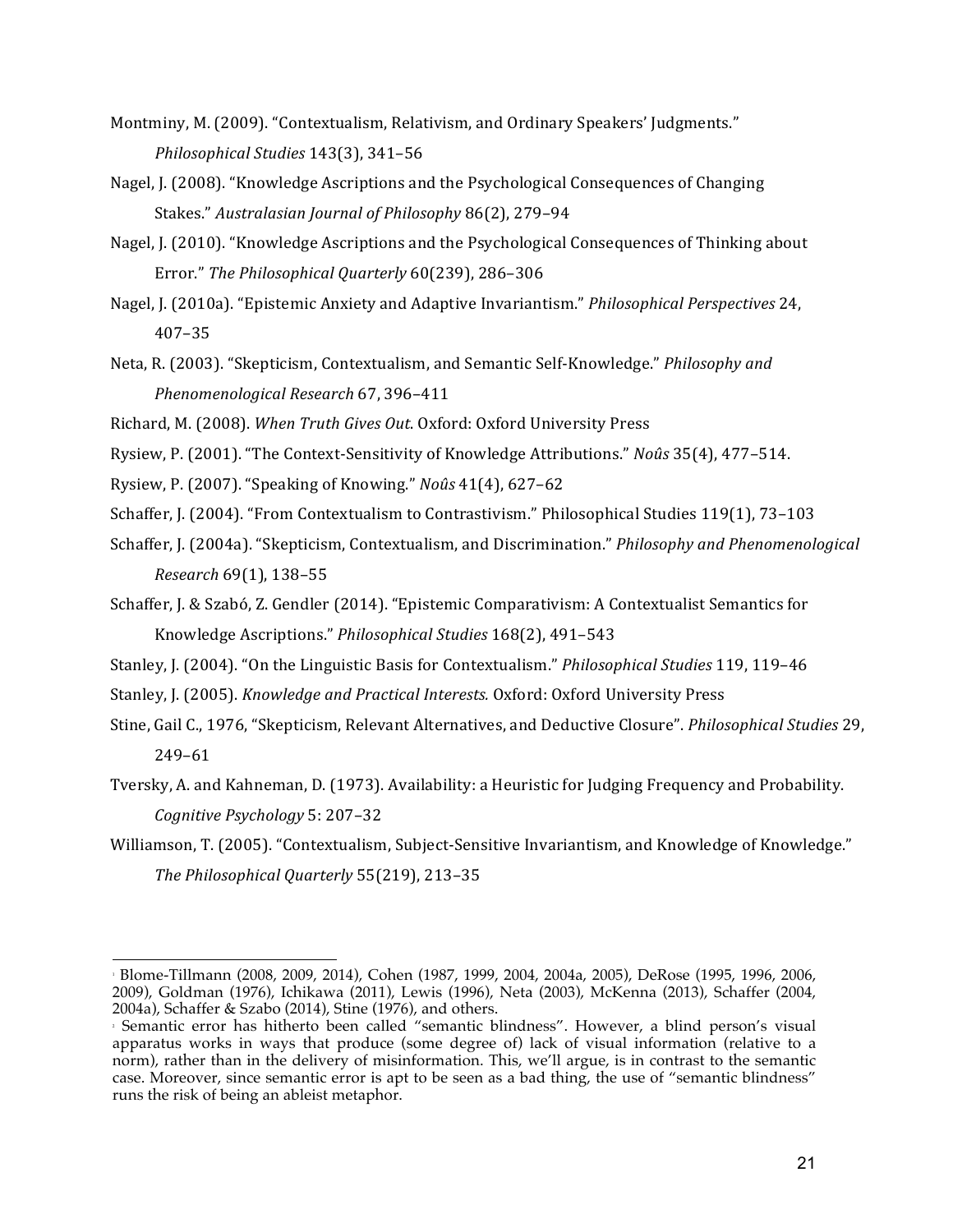1 <sup>3</sup> Various (related) problems are found in: Bach (2005), Conee (2005), Davis (2004), Feldman (1999), Hawthorne (2004), MacFarlane (2005), Schiffer (1996), Stanley (2004, 2005), and Williamson (2005).

Hawthorne (2004), MacFarlane (2005), Schiffer (1996), Stanley (2004, 2005), and Williamson (2005). 4 Contextualism is here neutral between Indexical Contextualism and Non-Indexical Contextualism. The former entails that there to be a difference in proposition expressed across contexts of use, while the latter holds that the content of "S knows that  $\hat{p}$ " is invariant but can be true relative to one set of epistemic standards and false relative to another. See MacFarlane (2009).

<sup>5</sup> That's controversial if evidence is constituted by, e.g., what one knows (see Williamson 2000), but nothing turns on this issue below.

<sup>6</sup> See Schaffer & Szábo (2014) for a form of Modest Contextualism.

<sup>7</sup> Here, we do not intend to commit to a view of semantic competence in terms of (implicit) beliefs about the semantic properties of expressions in the language. Talk of (implicit) belief is simply picked as one way to conceptualize, e.g., the difference between semantic ignorance and error. <sup>8</sup> Cf. MacFarlane 2005, 215.

See Stine (1976), Cohen (1988), DeRose (1995), Lewis (1996).<br>• Here we outline what DeRose (1995) calls the "scepticism-friendly" version of Contextualism.

" One forceful reason: it would be an "abominable conjunction", in both LOW and HIGH, to assert: I know that O but I don't know that not-SH (DeRose 1995, §7).

<sup>12</sup> We take such a semantic story to subsume the meta-semantic story as to why the salience of error produces a high-standards context, and the non-salience of error produces a low-standards context. <sup>13</sup> Cf. Schiffer (1996).

<sup>14</sup> Schiffer also considers two further implementations of Indexical Contextualism. The first treats "knows" as an indexical verb which picks out different knowledge relations (e.g. knows in different contexts. He thinks this does no better than hidden-indexical Contextualism (p. 327). The second appeals to the idea that "knows that" is vague, plus the idea that such vagueness entails that the penumbra/extension of "knows that", like that of "flat", can vary with the standards operative in the context of use (pp. 327-8). While Schiffer finds such variability plausible, he alleges that it will not help since we are "perfectly aware when it is going on". So, again, Contextualism cannot accommodate the kind of error theory needed.

<sup>15</sup> Here we adapt DeRose (2006, pp. 333-336) who instead uses judgments as to whether those who assert and those who deny Premise A (or indeed C) are genuinely disagreeing.<br> $\cdot$  Moderate invariantism is the view that "S knows that p" is not relevantly context-sensitive and that

subjects are able to meet the epistemic conditions for knowing.

<sup>1</sup> See, for instance, the work on psychological error theories in Nagel (2008, 2010, 2010a), Gerken (2013), and a systematic comparison of the main contenders' error ascriptions in Kindermann (2012).

 $\bullet$  Schaffer & Szabo (2014) continue: "Indeed we suspect that those who endorse the transparency premise must ultimately be the sort of radical invariantists who only allow for context sensitivity with core indexicals and demonstratives." See also Blome-Tillmann (2014, 107–110) against transparency.

<sup>19</sup> Similarly, Hawthorne (2004,104–07) argues that if "knows that" was context-sensitive in a way similar to that of gradable adjectives ("empty, "flat"), then speakers should be able to avail themselves of "clarification" techniques to state more precisely what they meant. A speaker who asserts "That is flat" and is then challenged with "Well, it's got a few small holes in it" would be able to clarify what she meant by saying, e.g., "All I meant is that it is flat *for a football field*". But no such natural linguistic devices of clarification seem available in the case of knowledge ascriptions. According to Hawthorne, the theorist's locution "relative to high standards" is not a natural clarification device speakers have in their repertoire. (Though see Ludlow (2005) for a list of natural language expressions which are in use with knowledge ascriptions and may count as clarification devices.) MacFarlane (2005, section 2.3) puts the articulation/clarification point in the context of retraction: I will retract rather than reformulate / articulate my previous knowledge ascription in a way to show it consistent with my current claims. See also Feldman (2001, p. 74, pp. 78–9).

<sup>20</sup> MacFarlane (2014, 180-1) makes this point specifically against Contextualism. Cf. Conee 2005.

<sup>21</sup> A more specific self-undermining objection concerns a tension in Schiffer's (1996, 326–7) local semantic error objection: With respect to the sceptical paradox, he claims that (i) a speaker interprets the proposition in the conclusion  $\tilde{C}$  as false and the proposition expressed by Premise A as true; and (ii) yet she is "totally ignorant of the sort of thing she's saying" because she can't articulate it. But note that in order to have strong intuitive judgments of truth and falsity, the speaker must have determinate if implicit views of what is said. If she was "totally ignorant" of which proposition the conclusion expresses, she would be at a loss in evaluating it for truth and falsity.